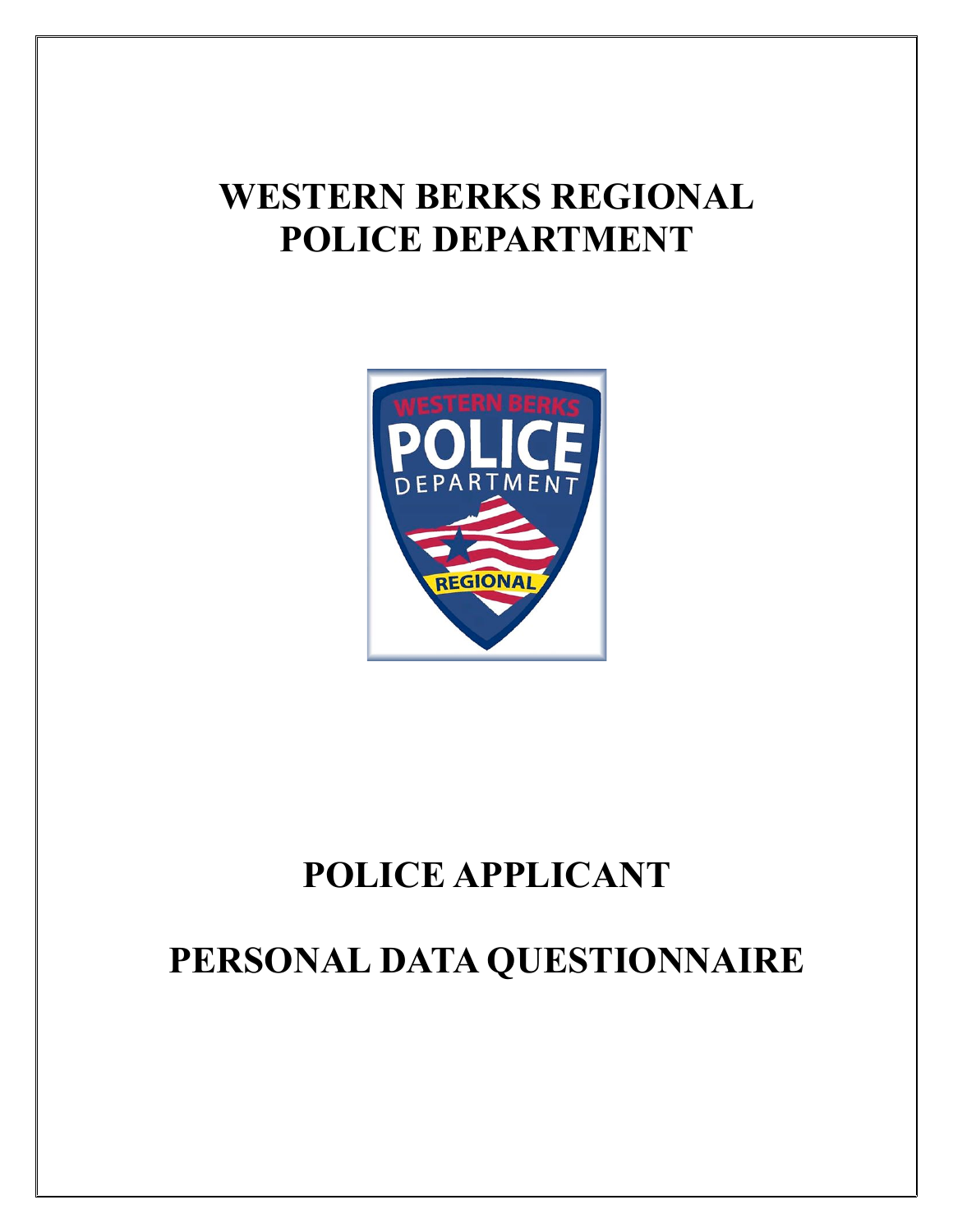#### **IMPORTANT NOTICE**

The answers to questions in the questionnaire must be printed in INK BY THE APPLICANT. If the space provided to answer any question is insufficient to complete your answer, use the backside of the appropriate page. Mistakes made should only be corrected by drawing a single line through the mistake, placing your initials at the end. MISTAKES ARE NEVER TO BE CORRECTED WITH WHITE-OUT OR ERASED. If a particular question does not apply to you, so state with N/A.

THE APPLICANT SHALL ANSWER OR OTHERWISE RESPOND TO EVERY QUESTION IN THIS QUESTIONNAIRE TRUTHFULLY, COMPLETELY AND WITHOUT EVASION. THE APPLICANT IS CAUTIONED THAT ALL ANSWERS AND OTHER STATEMENTS MADE IN RESPONSE TO THIS QUESTIONNAIRE ARE SUBJECT TO APPLICANT'S SIGNED VERIFICATION APPEARING AT THE END OF THE QUESTIONNAIRE BY WHICH THE ANSWERS AND OTHER STATEMENTS ARE MADE SUBJECT TO THE PENALITIES OF SECTION 4904 OF THE PENNSYLVANIA CRIMES CODE, 18 PA. C.S. 4904, RELATING TO UNSWORN FALSIFICATION TO AUTHORITIES. IN ADDITION TO THOSE PROVIDED FOR VIOLATION OF SECTION 4904, SUCH PENALTIES INCLUDE REJECTION, REVOCATION, AND/OR WITHDRAWAL OF APPOINTMENT OR OFFER OF APPOINTMENT.

You are reminded that all statements and background information will be thoroughly investigated by the Western Berks Regional Police Department. The investigation will include, but is not limited to, extensive neighborhood checks, criminal record check, driver's license check, employment checks, medical, and/or psychological examination, etc.

In compliance with the Americans With Disabilities Act of 1990, police applicants will NOT respond to or indicate any medical history information in the Personal Data Questionnaire (PDQ). However, after an offer of appointment to the Police Department has been extended, applicants may or will be required to undergo a physical, polygraph and psychological examination.

Western Berks Regional is an equal opportunity employer.

Date Signature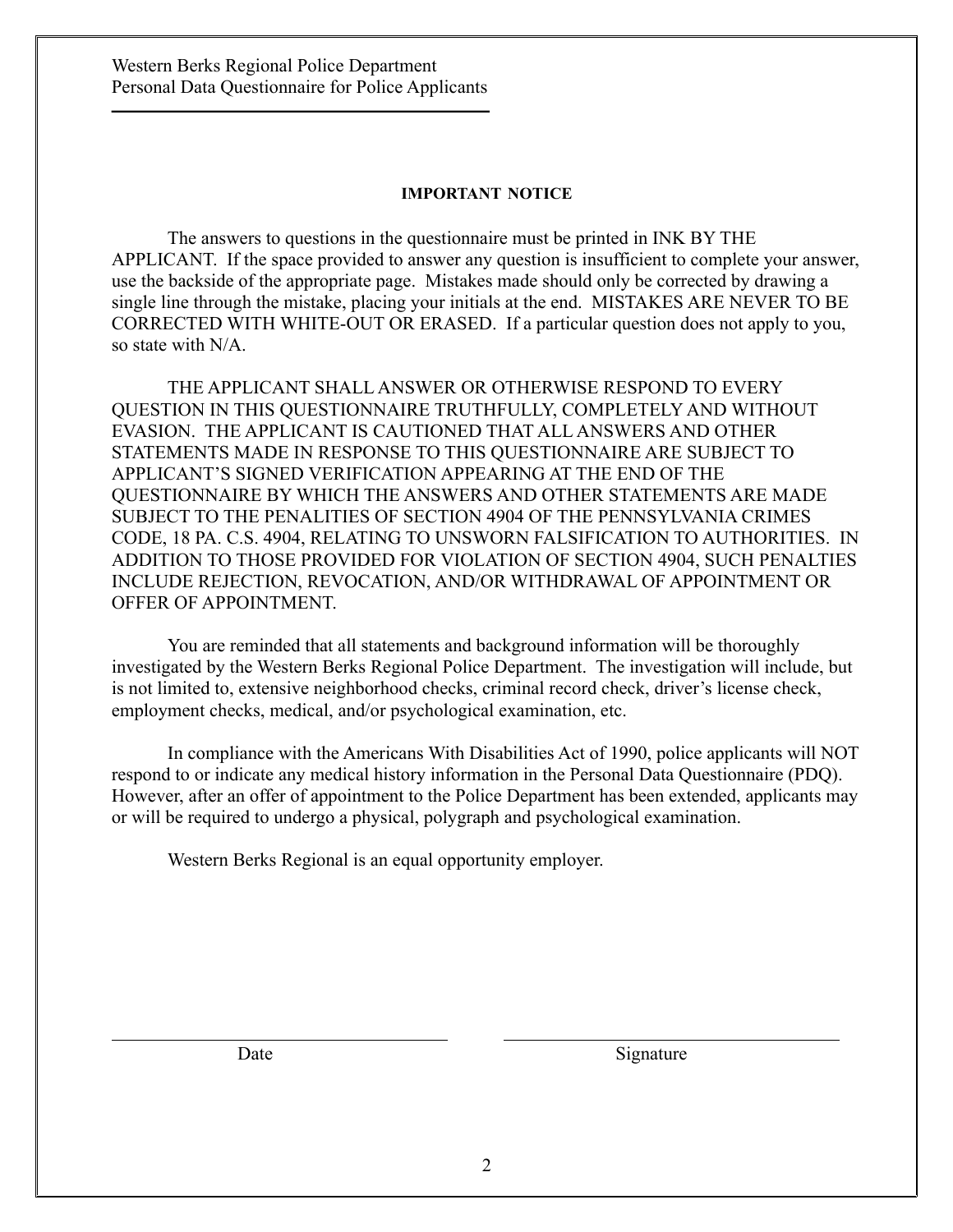# **INDEX**

| $\mathbf{H}$ |                                      | 5              |
|--------------|--------------------------------------|----------------|
| III          |                                      |                |
|              |                                      | $\overline{4}$ |
| V            |                                      | 8              |
|              |                                      | 14             |
|              |                                      | 15             |
|              |                                      | 17             |
|              |                                      | 18             |
| $\mathbf{X}$ | NARCOTICS / CONTROLLED SUBSTANCE USE | 20             |
| XI           |                                      | 21             |
|              |                                      | 24             |
|              |                                      |                |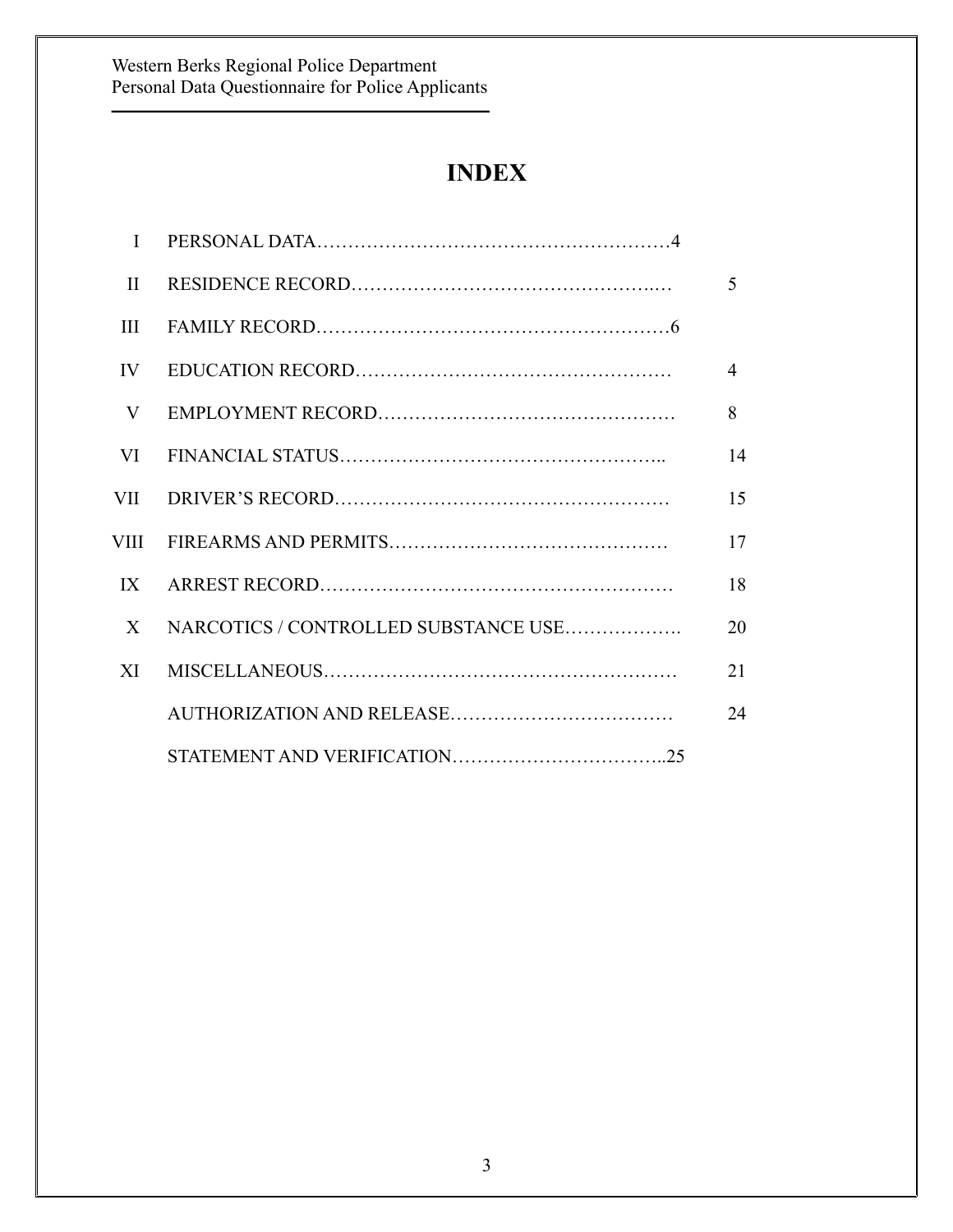# **I PERSONAL DATA**

| <b>LAST NAME</b>                                                              |                                                                                               | <b>FIRST NAME</b>  | M.I.                            |                          | SOCIAL SECURITY #                                                                                                                            |              |
|-------------------------------------------------------------------------------|-----------------------------------------------------------------------------------------------|--------------------|---------------------------------|--------------------------|----------------------------------------------------------------------------------------------------------------------------------------------|--------------|
| <b>HOME NUMBER</b>                                                            | <b>ADDRESS</b>                                                                                | <b>WORK NUMBER</b> | <b>CITY</b>                     | <b>CELL PHONE NUMBER</b> | <b>STATE</b><br><b>PAGER NUMBER</b><br>List below any other name(s) you have <u>ever</u> used including nicknames, aliases and former names: | ZIP          |
|                                                                               |                                                                                               |                    |                                 |                          |                                                                                                                                              |              |
| Male $\Box$<br>Sex:<br>Date of Birth:                                         | Female $\Box$<br><b>MONTH</b>                                                                 | <b>DAY</b>         | <b>YEAR</b>                     | Age:                     |                                                                                                                                              |              |
| Place of Birth:                                                               | <b>CITY</b>                                                                                   |                    |                                 | <b>STATE</b>             | <b>COUNTRY</b>                                                                                                                               |              |
| Race:                                                                         | White<br>Asian<br>Other                                                                       | Explain:           | <b>Black</b><br>American Indian | $\perp$                  | Hispanic<br>Pacific Islander                                                                                                                 |              |
| Citizenship:                                                                  | Citizen of the United States?<br>If born outside of the United States, Naturalization Number: |                    |                                 | Yes $\Box$               | No $\Box$<br>If a naturalized citizen of the United States, provide information below:                                                       |              |
| List all birthmarks and/or tattoos, including size, description and location: | <b>CERTIFICATE NUMBER</b><br>Note: Do not list any scars or other medical information.        | <b>DATE</b>        |                                 | <b>COURT</b>             | <b>CITY</b>                                                                                                                                  | <b>STATE</b> |
|                                                                               |                                                                                               |                    |                                 |                          |                                                                                                                                              |              |
| Place photocopy of driver's license here $\Rightarrow$                        |                                                                                               |                    |                                 |                          |                                                                                                                                              |              |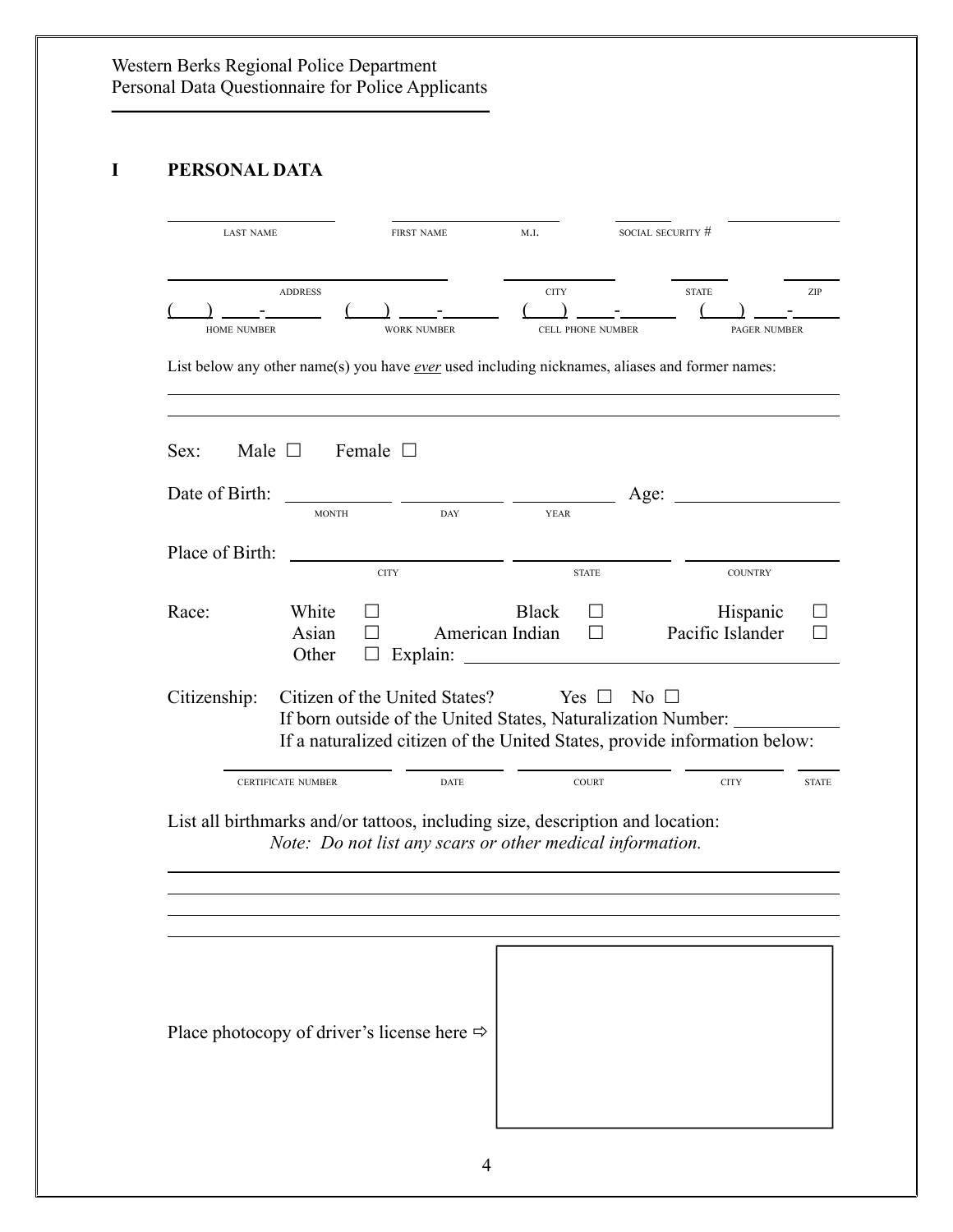# **II RESIDENCE RECORD**

Starting with your **present** address and working backward, list each address, including temporary addresses, at which you have resided over the past **10 years**. Please include military and college (campus and/or off-campus) addresses. Leave no gaps in time.

|       | <b>FROM</b><br>MO./YR. | $\underline{\mathbf{TO}}$<br>$MO./YR$ . | <b>STREET ADDRESS</b> | APT. $#$ | <b>CITY OR TOWN</b> | <b>STATE</b> | ZIP<br><b>CODE</b> |
|-------|------------------------|-----------------------------------------|-----------------------|----------|---------------------|--------------|--------------------|
| $[1]$ |                        | Present                                 |                       |          |                     |              |                    |
| $[2]$ |                        |                                         |                       |          |                     |              |                    |
| $[3]$ |                        |                                         |                       |          |                     |              |                    |
| $[4]$ |                        |                                         |                       |          |                     |              |                    |
| [5]   |                        |                                         |                       |          |                     |              |                    |
| [6]   |                        |                                         |                       |          |                     |              |                    |
| $[7]$ |                        |                                         |                       |          |                     |              |                    |
| [8]   |                        |                                         |                       |          |                     |              |                    |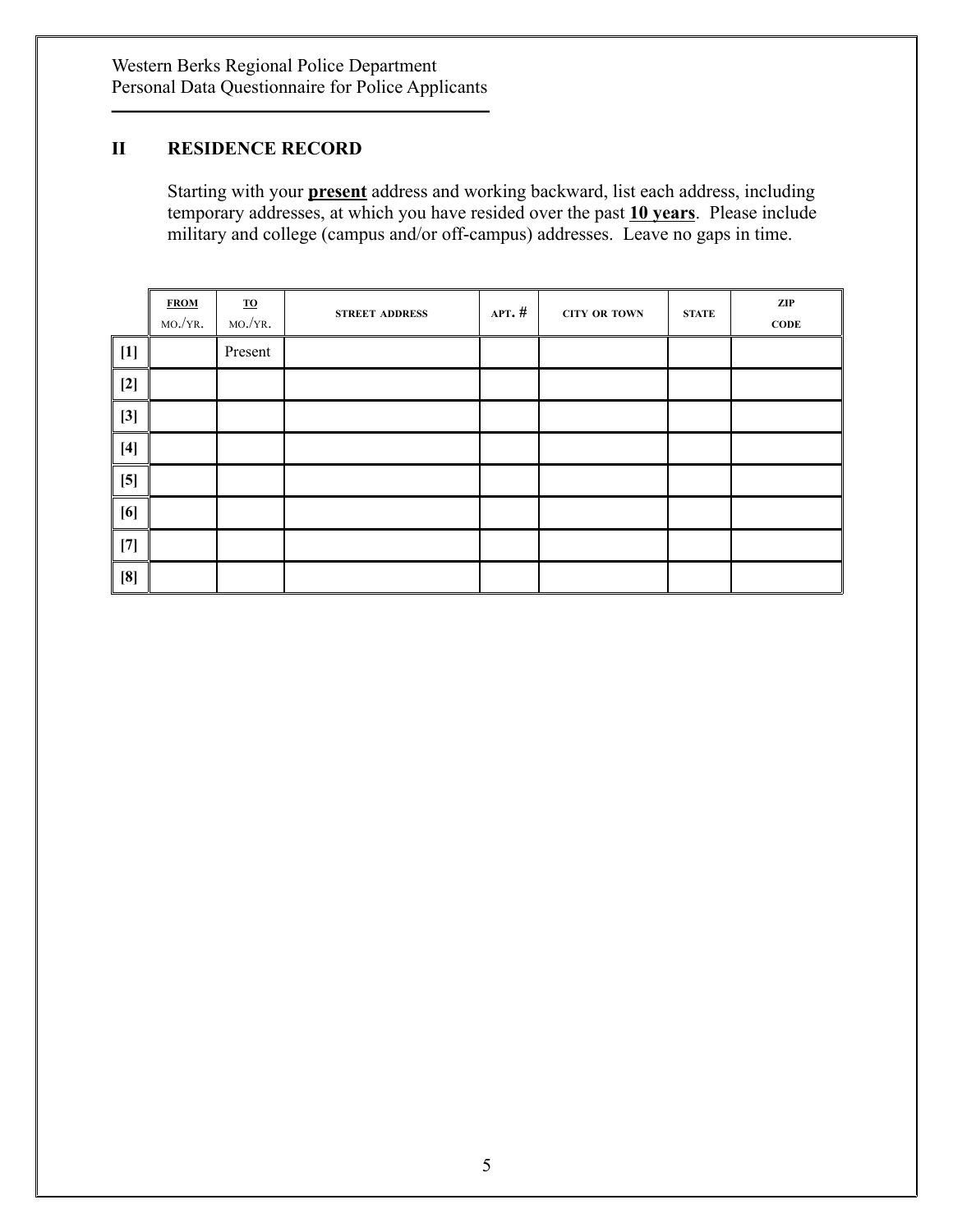#### **III FAMILY RECORD / CHARACTER REFERENCES**

Marital Status:<br>Single  $\square$  Married  $\square$ Legally Separated  $\Box$  Divorced  $\Box$  Widowed  $\Box$ 

List in order showing relationship; wife/husband, children, parents, guardians, stepparents, foster parents, brothers, sisters, stepbrothers and stepsisters. Include any others with whom you have resided or with whom a close relationship existed or exists:

| <b>RELATIONSHIP</b>          | <b>NAME</b>                   | ADDRESS (IF LIVING)                                                  |            | PHONE NUMBER                                                                                  |
|------------------------------|-------------------------------|----------------------------------------------------------------------|------------|-----------------------------------------------------------------------------------------------|
|                              |                               |                                                                      |            |                                                                                               |
|                              |                               |                                                                      |            |                                                                                               |
|                              |                               |                                                                      |            |                                                                                               |
|                              |                               |                                                                      |            |                                                                                               |
|                              |                               |                                                                      |            |                                                                                               |
|                              |                               |                                                                      |            |                                                                                               |
|                              |                               |                                                                      |            |                                                                                               |
|                              |                               |                                                                      |            |                                                                                               |
|                              |                               |                                                                      |            |                                                                                               |
| <b>Character References:</b> | outside of the United States. |                                                                      |            | List at least five (5) references. Do not list relatives, former employers, or persons living |
| <b>NAME</b>                  | ADDRESS                       | HOME PHONE                                                           | WORK PHONE | YEARS KNOWN                                                                                   |
|                              |                               |                                                                      |            |                                                                                               |
|                              |                               |                                                                      |            |                                                                                               |
|                              |                               |                                                                      |            |                                                                                               |
|                              |                               |                                                                      |            | Is any member of your family employed by Western Berks Regional? Yes $\Box$ No $\Box$         |
|                              |                               |                                                                      |            | Is any member of your family employed by any state or federal agency? Yes $\Box$ No $\Box$    |
|                              |                               | Do you know anyone, including family, friends and acquaintances, who |            |                                                                                               |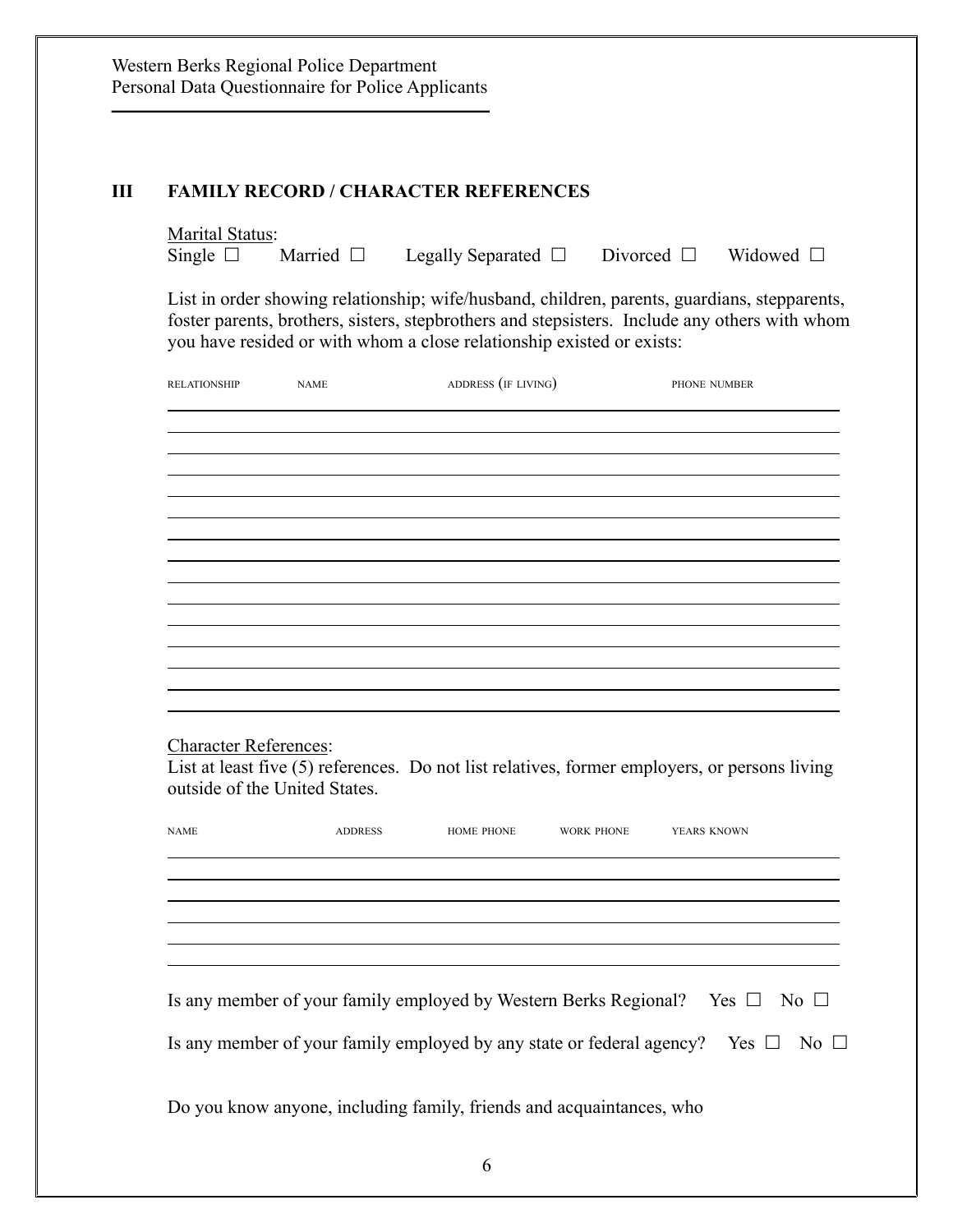| Western Berks Regional Police Department<br>Personal Data Questionnaire for Police Applicants |                                                                                         |  |  |  |  |
|-----------------------------------------------------------------------------------------------|-----------------------------------------------------------------------------------------|--|--|--|--|
|                                                                                               | are members of the Western Berks Regional Police Department?<br>Yes $\Box$<br>No $\Box$ |  |  |  |  |
| $\mathbf{I} \mathbf{V}$                                                                       | <b>EDUCATION RECORD</b>                                                                 |  |  |  |  |
|                                                                                               | List total years of schooling completed, including college:                             |  |  |  |  |
|                                                                                               | Do you have a high school diploma?<br>Yes $\Box$<br>No $\Box$                           |  |  |  |  |
|                                                                                               | Do you have a General Equivalency Diploma (G.E.D.)?<br>Yes $\Box$<br>No $\Box$          |  |  |  |  |
|                                                                                               | If "Yes," issuing state:<br>Date issued:                                                |  |  |  |  |

List all schools attended, starting from last school attended, and work backwards to elementary school:

|       | <b>SCHOOL ATTENDED</b> | <b>LOCATION</b> | <b>FROM</b> | <b>DATES ATTENDED</b><br>TO | <b>COURSE</b> | <b>YES</b> | <b>GRADUATED</b><br>NO |
|-------|------------------------|-----------------|-------------|-----------------------------|---------------|------------|------------------------|
| $[1]$ |                        |                 |             |                             |               |            |                        |
| $[2]$ |                        |                 |             |                             |               |            |                        |
| $[3]$ |                        |                 |             |                             |               |            |                        |
| $[4]$ |                        |                 |             |                             |               |            |                        |
| $[5]$ |                        |                 |             |                             |               |            |                        |
| [6]   |                        |                 |             |                             |               |            |                        |
| $[7]$ |                        |                 |             |                             |               |            |                        |
| [8]   |                        |                 |             |                             |               |            |                        |

Were you *ever* the subject of any disciplinary action which resulted in suspension, expulsion and/or transfer from any educational institution which you attended? Yes  $\Box$  No  $\Box$ 

<u> 1989 - Andrea San Andrea San Andrea San Andrea San Andrea San Andrea San Andrea San Andrea San Andrea San An</u>

If "Yes," explain:

Special Qualifications and Skills (i.e., special licenses, computer skills, foreign language skills, etc.):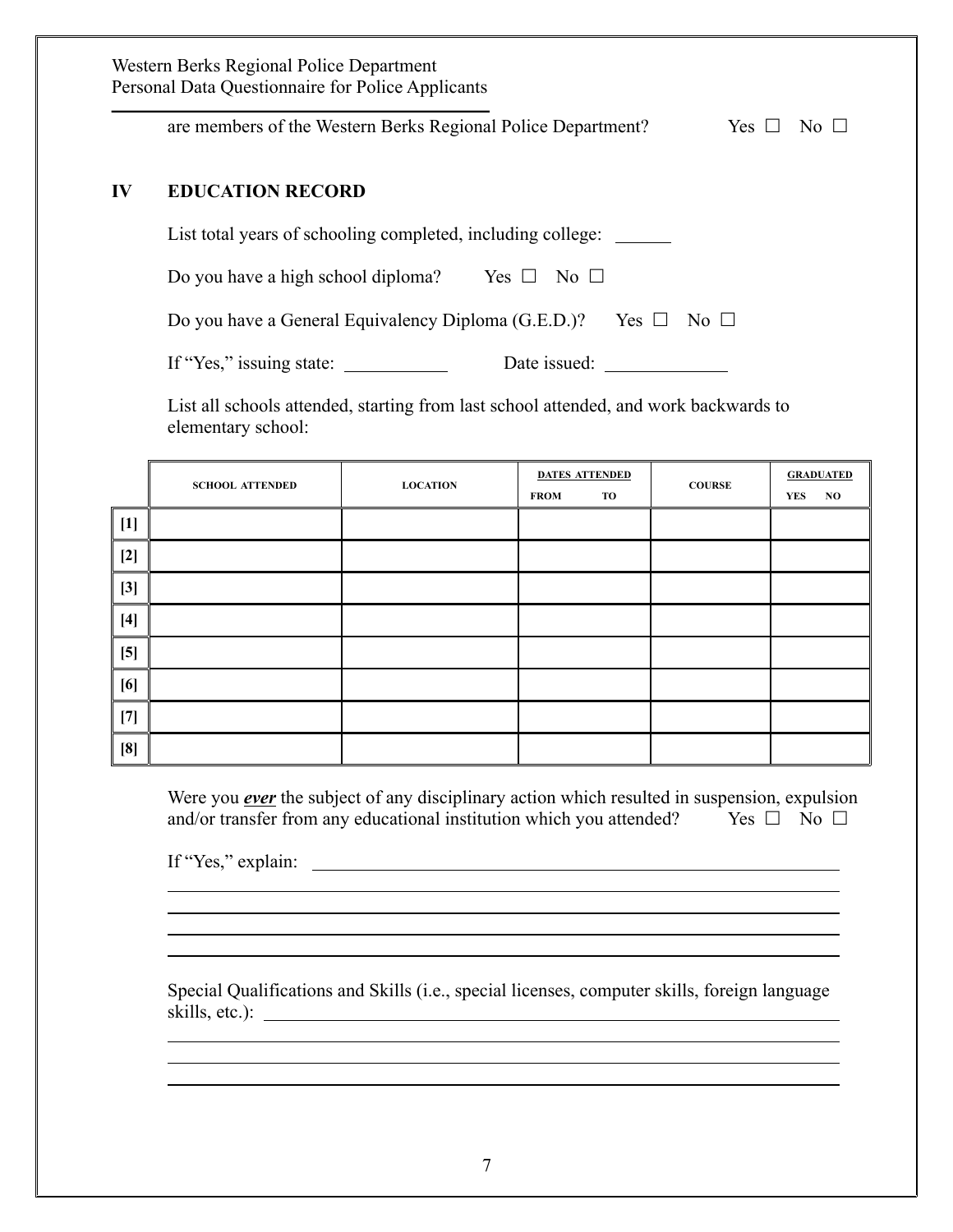# **V EMPLOYMENT RECORD**

List all work experience. Beginning with your most recent position, account for all jobs, full or part-time since leaving high school. **ALL** employment must be listed and all gaps in time must be explained.

| $[1]$ | <b>FROM</b><br>$MO:$ $YR:$ $YR:$                             | TO.          | <b>FULL TIME</b><br>PART TIME<br>AVG # OF HRS: $\_$          | <b>NAME OF SUPERVISOR</b> |  |  |  |
|-------|--------------------------------------------------------------|--------------|--------------------------------------------------------------|---------------------------|--|--|--|
|       | <b>COMPANY NAME</b>                                          |              | <b>EXACT TITLE OF YOUR POSITION</b>                          |                           |  |  |  |
|       | STREET ADDRESS OF COMPANY                                    |              | <b>EXACT TITLE OF YOUR POSITION</b>                          |                           |  |  |  |
|       | STREET ADDRESS OF COMPANY                                    |              | <b>STARTING SALARY</b><br><b>PER</b><br><b>ENDING SALARY</b> |                           |  |  |  |
|       | <b>CITY</b>                                                  | <b>STATE</b> | ZIP CODE                                                     | <b>TELEPHONE NUMBER</b>   |  |  |  |
|       | DESCRIPTION OF WORK (DO NOT INCLUDE ANY MEDICAL INFORMATION) |              |                                                              |                           |  |  |  |
|       | REASON FOR LEAVING EMPLOYMENT                                |              |                                                              |                           |  |  |  |
|       | Unemployed: From (Mo./Yr.)<br>To $(Mo/Yr.)$<br>Supported by  |              |                                                              |                           |  |  |  |

|       | <b>FROM</b>                                                  | <b>TO</b>    | FULL TIME $\Box$                           | <b>NAME OF SUPERVISOR</b> |  |
|-------|--------------------------------------------------------------|--------------|--------------------------------------------|---------------------------|--|
| $[2]$ | $MO:$ $YR:$ $YR:$                                            | $MO:$ $YR:$  | PART TIME<br>AVG # OF HRS: $\qquad \qquad$ |                           |  |
|       | <b>COMPANY NAME</b>                                          |              | <b>EXACT TITLE OF YOUR POSITION</b>        |                           |  |
|       | STREET ADDRESS OF COMPANY                                    |              | EXACT TITLE OF YOUR POSITION               |                           |  |
|       | STREET ADDRESS OF COMPANY                                    |              | STARTING SALARY<br><b>ENDING SALARY</b>    |                           |  |
|       | <b>CITY</b>                                                  | <b>STATE</b> | ZIP CODE                                   | TELEPHONE NUMBER          |  |
|       | DESCRIPTION OF WORK (DO NOT INCLUDE ANY MEDICAL INFORMATION) |              |                                            |                           |  |
|       | REASON FOR LEAVING EMPLOYMENT                                |              |                                            |                           |  |

Unemployed: From  $(Mo./Yr.)$  To  $(Mo./Yr.)$  Supported by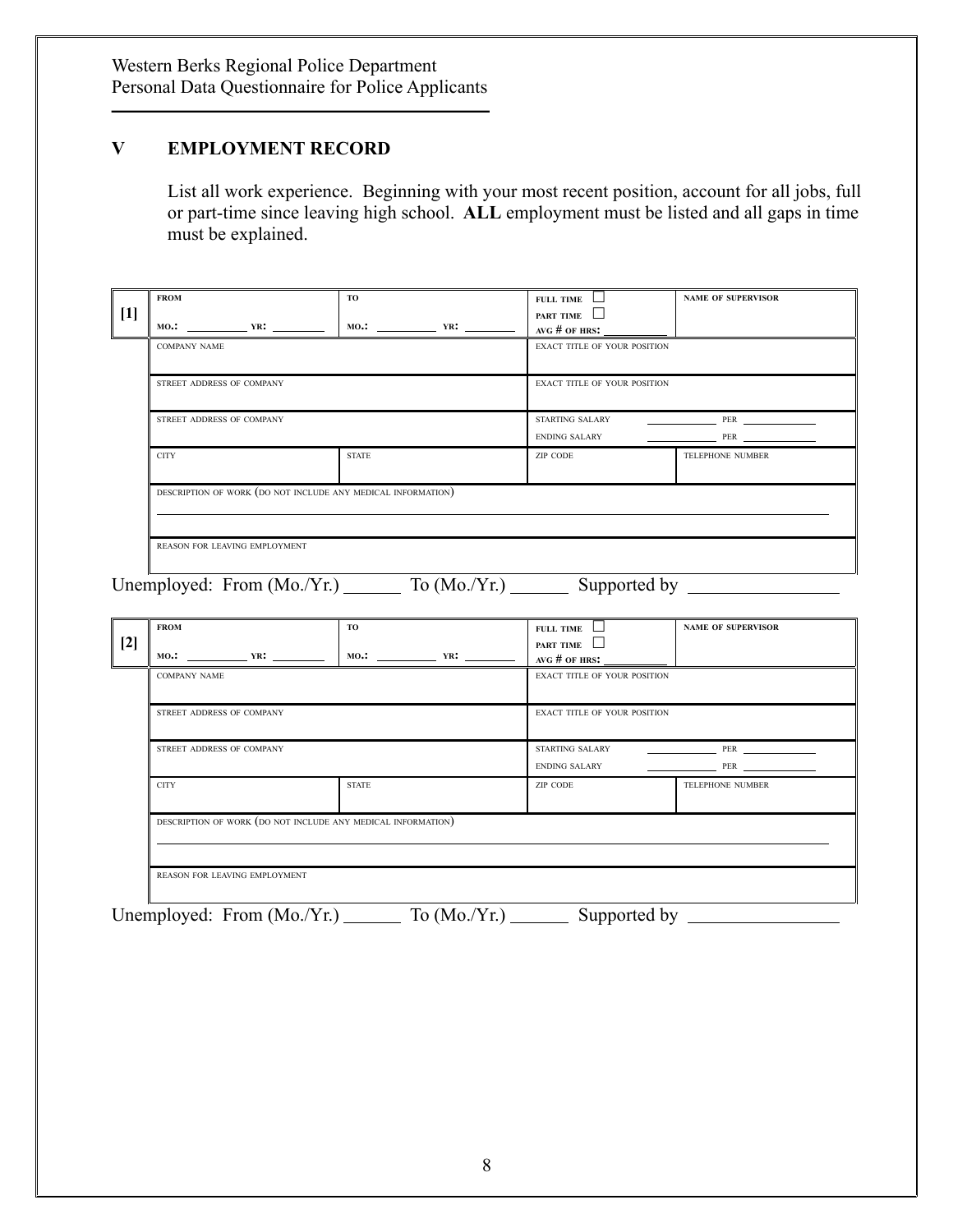| <b>FROM</b>                   | <b>TO</b>                                                    |             | FULL TIME $\Box$                                            | <b>NAME OF SUPERVISOR</b>                                |  |  |
|-------------------------------|--------------------------------------------------------------|-------------|-------------------------------------------------------------|----------------------------------------------------------|--|--|
| $[3]$                         |                                                              |             | PART TIME                                                   |                                                          |  |  |
|                               |                                                              |             | AVG # OF HRS:                                               |                                                          |  |  |
| <b>COMPANY NAME</b>           |                                                              |             | EXACT TITLE OF YOUR POSITION                                |                                                          |  |  |
| STREET ADDRESS OF COMPANY     |                                                              |             | EXACT TITLE OF YOUR POSITION                                |                                                          |  |  |
| STREET ADDRESS OF COMPANY     |                                                              |             | STARTING SALARY                                             | $PER$                                                    |  |  |
|                               |                                                              |             | ENDING SALARY                                               | PER                                                      |  |  |
| <b>CITY</b>                   | <b>STATE</b>                                                 |             | ZIP CODE                                                    | <b>TELEPHONE NUMBER</b>                                  |  |  |
|                               | DESCRIPTION OF WORK (DO NOT INCLUDE ANY MEDICAL INFORMATION) |             |                                                             |                                                          |  |  |
| REASON FOR LEAVING EMPLOYMENT |                                                              |             |                                                             |                                                          |  |  |
|                               |                                                              |             | Unemployed: From (Mo./Yr.) To (Mo./Yr.) Supported by ______ |                                                          |  |  |
|                               |                                                              |             |                                                             |                                                          |  |  |
| <b>FROM</b>                   | TO                                                           |             | FULL TIME $\Box$                                            | <b>NAME OF SUPERVISOR</b>                                |  |  |
| $[4]$                         |                                                              |             | PART TIME                                                   |                                                          |  |  |
|                               |                                                              |             | AVG # OF HRS:                                               |                                                          |  |  |
| <b>COMPANY NAME</b>           |                                                              |             | EXACT TITLE OF YOUR POSITION                                |                                                          |  |  |
| STREET ADDRESS OF COMPANY     |                                                              |             | EXACT TITLE OF YOUR POSITION                                |                                                          |  |  |
| STREET ADDRESS OF COMPANY     |                                                              |             | STARTING SALARY                                             | PER PER                                                  |  |  |
|                               |                                                              |             | <b>ENDING SALARY</b>                                        | PER                                                      |  |  |
| <b>CITY</b>                   | <b>STATE</b>                                                 |             | ZIP CODE                                                    | TELEPHONE NUMBER                                         |  |  |
|                               | DESCRIPTION OF WORK (DO NOT INCLUDE ANY MEDICAL INFORMATION) |             |                                                             |                                                          |  |  |
| REASON FOR LEAVING EMPLOYMENT |                                                              |             |                                                             |                                                          |  |  |
|                               |                                                              |             |                                                             |                                                          |  |  |
|                               |                                                              |             |                                                             | Unemployed: From $(Mo./Yr.)$ To $(Mo./Yr.)$ Supported by |  |  |
| <b>FROM</b>                   | TO                                                           |             | FULL TIME                                                   | <b>NAME OF SUPERVISOR</b>                                |  |  |
| $[5]$                         |                                                              |             | PART TIME $\Box$                                            |                                                          |  |  |
|                               | $MO:$ $YR:$ $\qquad \qquad$ $ $                              | $MO:$ $YR:$ | AVG $#$ OF HRS:                                             |                                                          |  |  |
| <b>COMPANY NAME</b>           |                                                              |             | EXACT TITLE OF YOUR POSITION                                |                                                          |  |  |
| STREET ADDRESS OF COMPANY     |                                                              |             | EXACT TITLE OF YOUR POSITION                                |                                                          |  |  |
| STREET ADDRESS OF COMPANY     |                                                              |             | <b>STARTING SALARY</b>                                      | <b>PER PER PER</b>                                       |  |  |
|                               |                                                              |             | <b>ENDING SALARY</b>                                        | PER                                                      |  |  |
| <b>CITY</b>                   | <b>STATE</b>                                                 |             | ZIP CODE                                                    | TELEPHONE NUMBER                                         |  |  |
|                               | DESCRIPTION OF WORK (DO NOT INCLUDE ANY MEDICAL INFORMATION) |             |                                                             |                                                          |  |  |
|                               |                                                              |             |                                                             |                                                          |  |  |
| REASON FOR LEAVING EMPLOYMENT |                                                              |             |                                                             |                                                          |  |  |
|                               | Unemployed: From $(Mo/Yr.)$                                  |             | Supported by                                                |                                                          |  |  |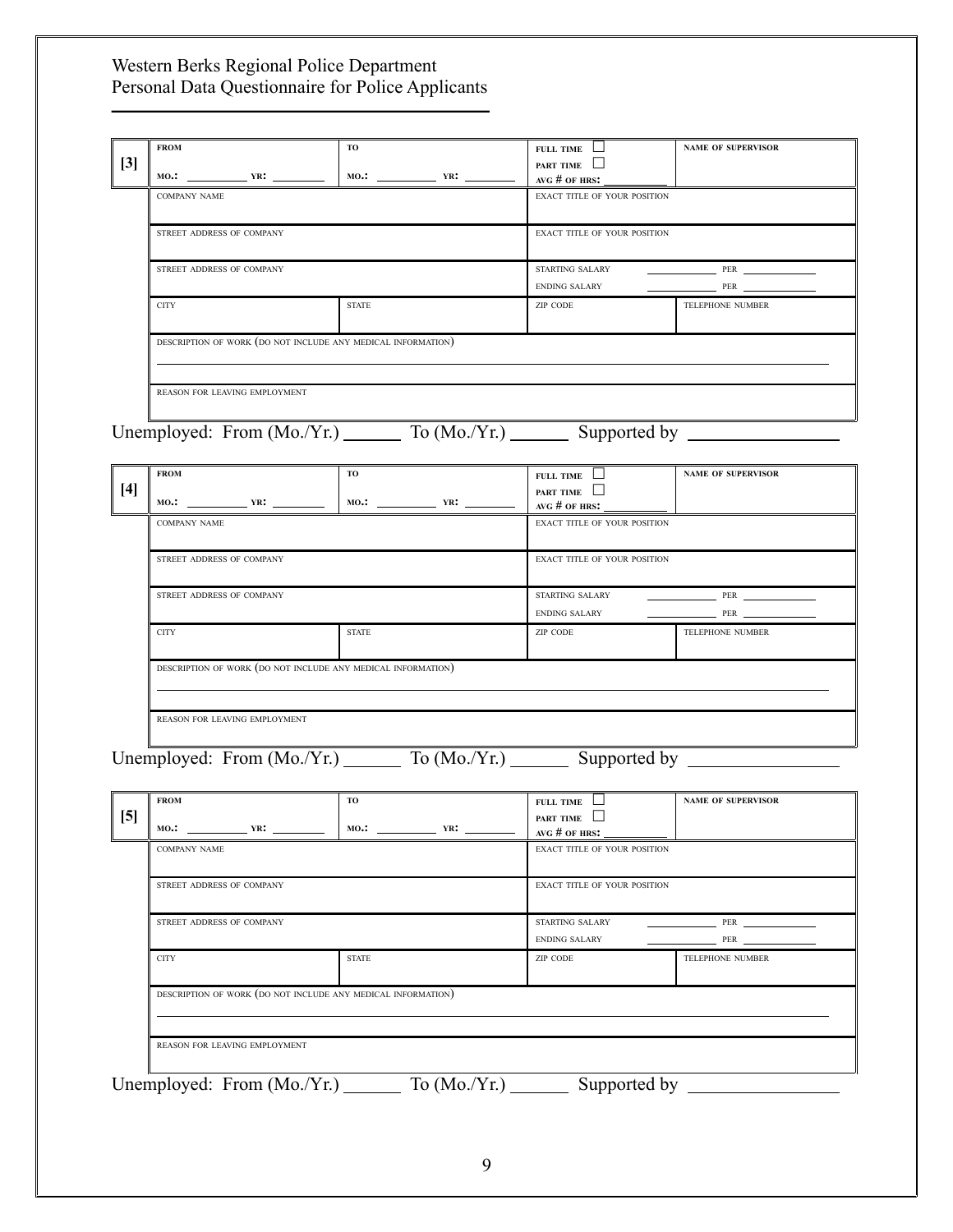| <b>FROM</b><br>[6]   |                               | <b>TO</b>                                                                         | FULL TIME $\Box$<br>PART TIME          | <b>NAME OF SUPERVISOR</b>      |  |
|----------------------|-------------------------------|-----------------------------------------------------------------------------------|----------------------------------------|--------------------------------|--|
|                      |                               |                                                                                   | AVG # OF HRS:                          |                                |  |
| <b>COMPANY NAME</b>  |                               |                                                                                   | EXACT TITLE OF YOUR POSITION           |                                |  |
|                      | STREET ADDRESS OF COMPANY     |                                                                                   | EXACT TITLE OF YOUR POSITION           |                                |  |
|                      | STREET ADDRESS OF COMPANY     |                                                                                   | STARTING SALARY                        | PER                            |  |
| <b>CITY</b>          |                               | <b>STATE</b>                                                                      | <b>ENDING SALARY</b><br>ZIP CODE       | PER<br><b>TELEPHONE NUMBER</b> |  |
|                      |                               | DESCRIPTION OF WORK (DO NOT INCLUDE ANY MEDICAL INFORMATION)                      |                                        |                                |  |
|                      |                               |                                                                                   |                                        |                                |  |
|                      | REASON FOR LEAVING EMPLOYMENT |                                                                                   |                                        |                                |  |
|                      |                               | Unemployed: From (Mo./Yr.) To (Mo./Yr.) Supported by ____________________________ |                                        |                                |  |
| <b>FROM</b>          |                               | <b>TO</b>                                                                         | FULL TIME $\Box$                       | <b>NAME OF SUPERVISOR</b>      |  |
| $[7]$                |                               |                                                                                   | PART TIME $\Box$<br>AVG # OF HRS: $\_$ |                                |  |
| <b>COMPANY NAME</b>  |                               |                                                                                   | EXACT TITLE OF YOUR POSITION           |                                |  |
|                      | STREET ADDRESS OF COMPANY     |                                                                                   | EXACT TITLE OF YOUR POSITION           |                                |  |
|                      | STREET ADDRESS OF COMPANY     |                                                                                   | <b>STARTING SALARY</b>                 | PER                            |  |
|                      |                               |                                                                                   | <b>ENDING SALARY</b>                   |                                |  |
| <b>CITY</b>          |                               | <b>STATE</b>                                                                      | ZIP CODE                               | <b>TELEPHONE NUMBER</b>        |  |
|                      |                               | DESCRIPTION OF WORK (DO NOT INCLUDE ANY MEDICAL INFORMATION)                      |                                        |                                |  |
|                      | REASON FOR LEAVING EMPLOYMENT |                                                                                   |                                        |                                |  |
|                      |                               | Unemployed: From (Mo./Yr.) To (Mo./Yr.) Supported by _______                      |                                        |                                |  |
|                      |                               |                                                                                   |                                        |                                |  |
| <b>FROM</b><br>$[8]$ |                               | <b>TO</b>                                                                         | FULL TIME $\Box$<br>PART TIME $\Box$   | <b>NAME OF SUPERVISOR</b>      |  |
| мо.:                 | $YR$ :                        |                                                                                   | AVG $#$ OF HRS:                        |                                |  |
| <b>COMPANY NAME</b>  |                               |                                                                                   | EXACT TITLE OF YOUR POSITION           |                                |  |
|                      | STREET ADDRESS OF COMPANY     |                                                                                   | EXACT TITLE OF YOUR POSITION           |                                |  |
|                      | STREET ADDRESS OF COMPANY     |                                                                                   | <b>STARTING SALARY</b>                 | PER                            |  |
|                      |                               |                                                                                   | <b>ENDING SALARY</b>                   | PER _                          |  |
| <b>CITY</b>          |                               | <b>STATE</b>                                                                      | ZIP CODE                               | TELEPHONE NUMBER               |  |
|                      |                               | DESCRIPTION OF WORK (DO NOT INCLUDE ANY MEDICAL INFORMATION)                      |                                        |                                |  |
|                      | REASON FOR LEAVING EMPLOYMENT |                                                                                   |                                        |                                |  |
|                      |                               |                                                                                   |                                        |                                |  |
|                      | Unemployed: From (Mo./Yr.)    | To $(Mo./Yr.)$                                                                    | Supported by                           |                                |  |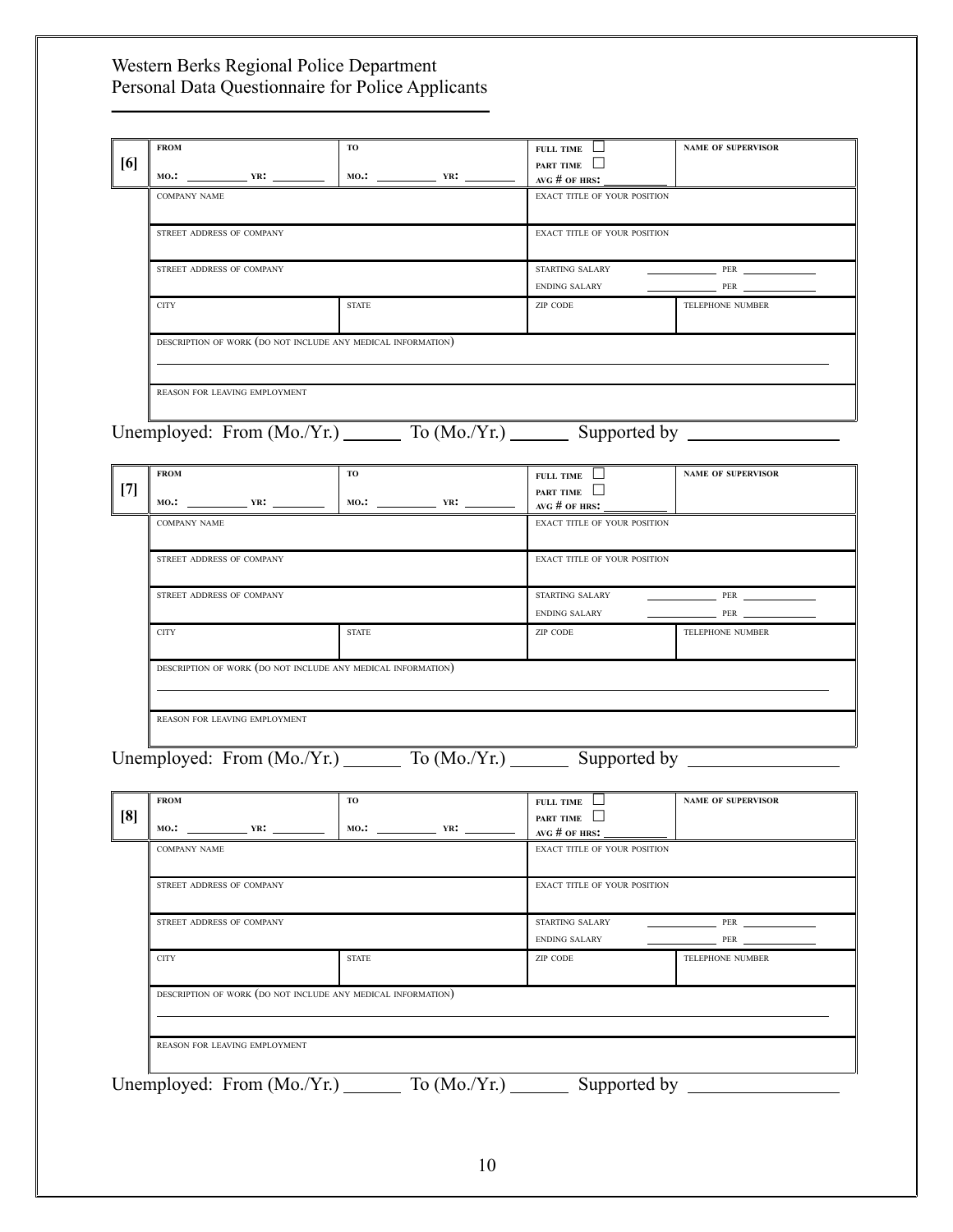|       | Have you <b>ever</b> received disciplinary action in which you were suspended, reprimanded,<br>transferred, dismissed, terminated or been permitted to resign from any job(s) or position(s)<br>rather than being terminated? Yes $\Box$ No $\Box$ If you answered "Yes," complete the<br>following: |             |
|-------|------------------------------------------------------------------------------------------------------------------------------------------------------------------------------------------------------------------------------------------------------------------------------------------------------|-------------|
| $[1]$ | EMPLOYER / COMPANY'S NAME                                                                                                                                                                                                                                                                            | TELEPHONE # |
|       | <b>ADDRESS</b>                                                                                                                                                                                                                                                                                       |             |
|       | REASON (DO NOT INCLUDE ANY MEDICAL INFORMATION)                                                                                                                                                                                                                                                      |             |
|       |                                                                                                                                                                                                                                                                                                      |             |
| $[2]$ | EMPLOYER / COMPANY'S NAME                                                                                                                                                                                                                                                                            | TELEPHONE # |
|       | <b>ADDRESS</b>                                                                                                                                                                                                                                                                                       |             |
|       | REASON (DO NOT INCLUDE ANY MEDICAL INFORMATION)                                                                                                                                                                                                                                                      |             |
| $[3]$ | EMPLOYER / COMPANY'S NAME                                                                                                                                                                                                                                                                            | TELEPHONE # |
|       | <b>ADDRESS</b>                                                                                                                                                                                                                                                                                       |             |
|       | REASON (DO NOT INCLUDE ANY MEDICAL INFORMATION)                                                                                                                                                                                                                                                      |             |
|       |                                                                                                                                                                                                                                                                                                      |             |
| [4]   | EMPLOYER / COMPANY'S NAME                                                                                                                                                                                                                                                                            | TELEPHONE # |
|       | <b>ADDRESS</b>                                                                                                                                                                                                                                                                                       |             |
|       | REASON (DO NOT INCLUDE ANY MEDICAL INFORMATION)                                                                                                                                                                                                                                                      |             |
|       |                                                                                                                                                                                                                                                                                                      |             |
|       |                                                                                                                                                                                                                                                                                                      |             |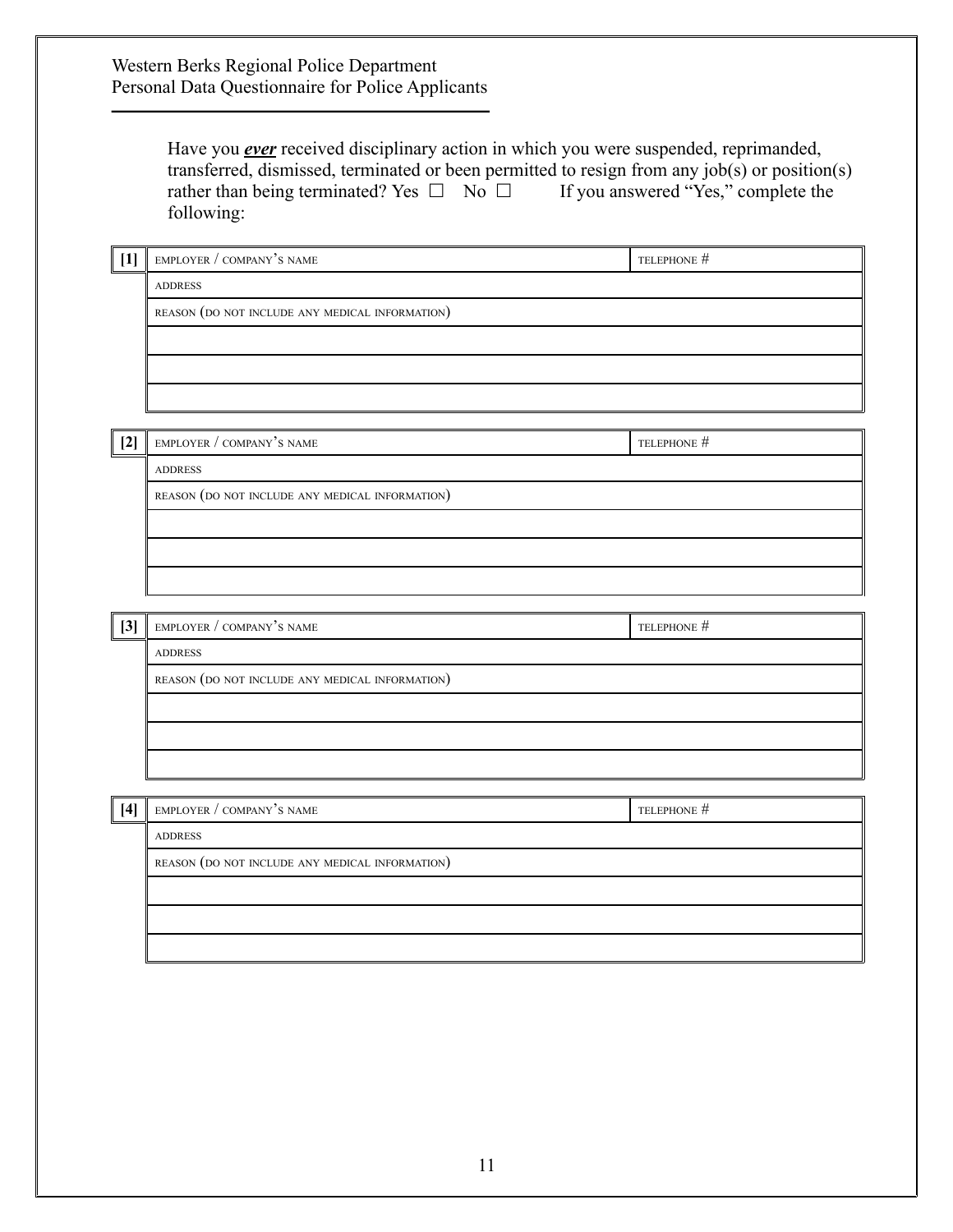Prior to this application, have you *ever* applied for a job with the Western Berks Regional Police Department or any other law enforcement agency? Yes  $\Box$  No  $\Box$  If you answered "Yes," complete the following:

|                 | DATE | <b>DEPARTMENT / AGENCY</b> | <b>HIRED</b> |     | <b>REASON FOR NOT</b> |
|-----------------|------|----------------------------|--------------|-----|-----------------------|
|                 |      |                            | YES          | NO. | <b>BEING HIRED</b>    |
| $\parallel$ [1] |      |                            |              |     |                       |
| $\vert$ [2]     |      |                            |              |     |                       |
| 3]              |      |                            |              |     |                       |
| $[4]$           |      |                            |              |     |                       |

Have you *ever* been a member of the Western Berks Regional Police Department or any other law enforcement agency? Yes  $\Box$  No  $\Box$  If you answered "Yes," complete the following:

| $\vert$ 1 | DEPARTMENT / AGENCY |  | DEPARTMENT / AGENCY ADDRESS | DATES:<br><b>FROM</b><br>$\overline{\phantom{a}}$ | <b>TO</b> | <b>LAST SUPERVISOR</b> |
|-----------|---------------------|--|-----------------------------|---------------------------------------------------|-----------|------------------------|
|           | <b>POSITION</b>     |  | <b>REASON FOR LEAVING</b>   |                                                   |           |                        |

| $\left 2\right $ | DEPARTMENT / AGENCY |  | DEPARTMENT / AGENCY ADDRESS | DATES:<br><b>FROM</b><br>$- -$ | <b>TO</b> | <b>LAST SUPERVISOR</b> |
|------------------|---------------------|--|-----------------------------|--------------------------------|-----------|------------------------|
|                  | POSITION            |  | REASON FOR LEAVING          |                                |           |                        |

| $\lceil 3 \rceil$ | DEPARTMENT / AGENCY |  | DEPARTMENT / AGENCY ADDRESS | DATES:<br><b>FROM</b><br>$- -$ | <b>TO</b> | <b>LAST SUPERVISOR</b> |
|-------------------|---------------------|--|-----------------------------|--------------------------------|-----------|------------------------|
|                   | <b>POSITION</b>     |  | <b>REASON FOR LEAVING</b>   |                                |           |                        |

Have you *ever* applied for any other job with Wernersville/Robesonia Borough?

Yes  $\Box$  No  $\Box$ 

If you answered "Yes," complete the following:

|           | DATE | <b>POSITION</b> |  | <b>HIRED</b> |  |
|-----------|------|-----------------|--|--------------|--|
|           |      |                 |  | NO.          |  |
| 1 T<br>ч, |      |                 |  |              |  |
| $[2]$     |      |                 |  |              |  |
| $[3]$     |      |                 |  |              |  |
| $[4]$     |      |                 |  |              |  |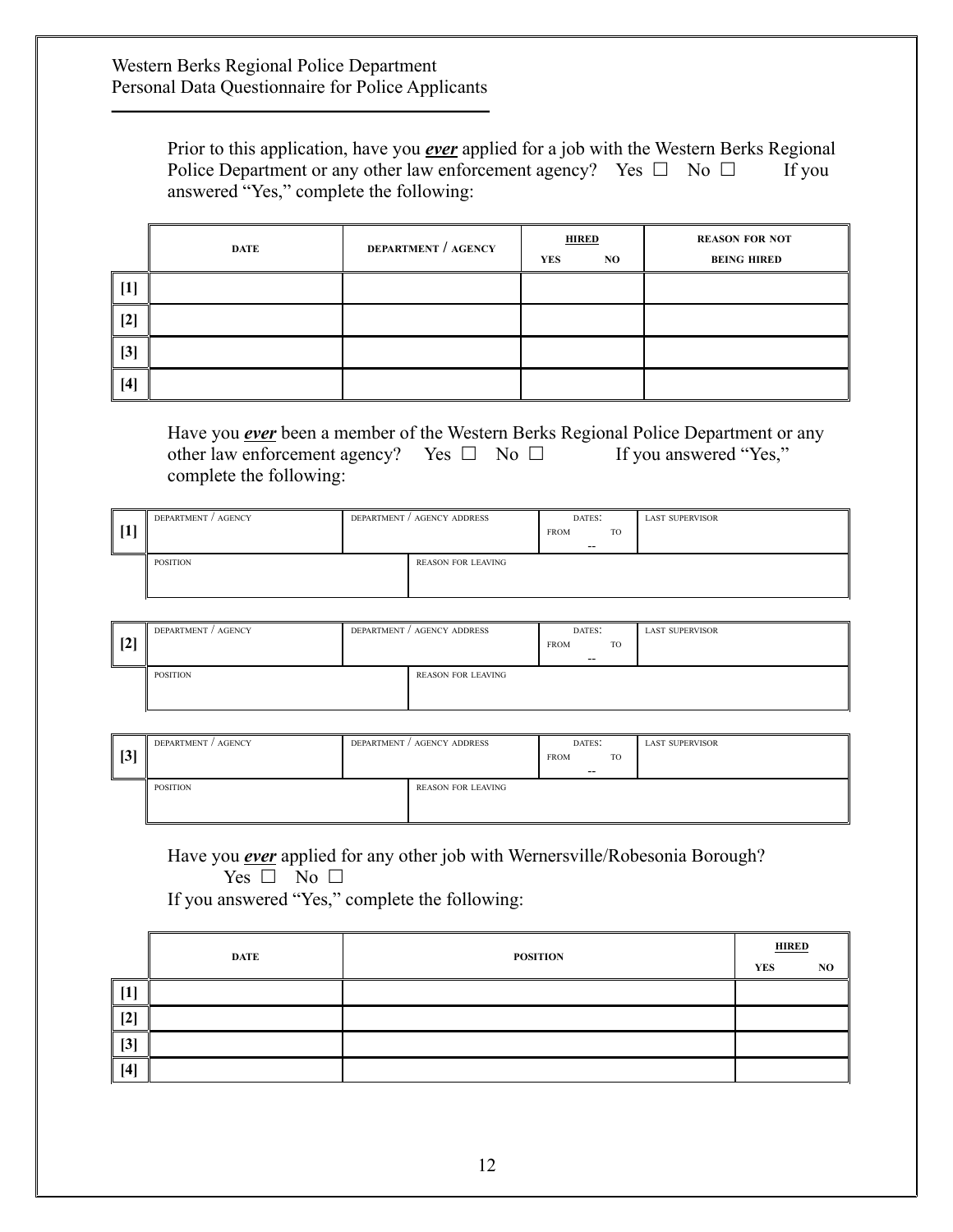|                                                           |                                               | Are you now or have you <i>ever</i> been a member of the Armed Services of the United States or<br>any other country? Yes $\Box$ No $\Box$ If you answered "Yes," complete the following:                                                                 |                          |                     |                        |                  |  |
|-----------------------------------------------------------|-----------------------------------------------|-----------------------------------------------------------------------------------------------------------------------------------------------------------------------------------------------------------------------------------------------------------|--------------------------|---------------------|------------------------|------------------|--|
|                                                           | <b>DATES OF SERVICE</b><br>FROM.<br>$MO/NR$ . | TO:<br>$MO./YR$ .                                                                                                                                                                                                                                         | <b>BRANCH OF SERVICE</b> |                     | <b>SERVICE NUMBER</b>  |                  |  |
| <b>HONORABLE</b>                                          | TYPE OF DISCHARGE (CHECK ONE)                 | <b>DISHONORABLE</b><br><b>GENERAL</b>                                                                                                                                                                                                                     | <b>HIGHEST RANK</b>      | <b>RESERVE RANK</b> | CURRENT / FINAL RANK   |                  |  |
| <b>RESERVE STATUS</b><br><b>INACTIVE</b><br><b>ACTIVE</b> |                                               |                                                                                                                                                                                                                                                           | <b>RESERVE UNIT</b>      |                     |                        | <b>TELEPHONE</b> |  |
| <b>UNIT ADDRESS</b>                                       |                                               |                                                                                                                                                                                                                                                           | <b>CITY</b>              |                     |                        | <b>ZIP CODE</b>  |  |
|                                                           | <b>DATE</b>                                   | Were you <b><i>ever</i></b> charged with a disciplinary offense while in the Armed Services?<br>No $\Box$ If you answered "Yes," explain:<br>Note: Do not include any medical information relating to Military Service.<br>CHARGES AGAINST YOU (SPECIFIC) | <b>TYPE OF ACTION</b>    |                     | DISPOSITION OF CHARGES | Yes              |  |
| $[1]$                                                     | <b>DESCRIBE INCIDENT</b>                      | REASON FOR DISCIPLINARY ACTION                                                                                                                                                                                                                            |                          |                     |                        |                  |  |

| [2] | DATE                           | CHARGES AGAINST YOU (SPECIFIC) | TYPE OF ACTION | DISPOSITION OF CHARGES |  |  |  |
|-----|--------------------------------|--------------------------------|----------------|------------------------|--|--|--|
|     | REASON FOR DISCIPLINARY ACTION |                                |                |                        |  |  |  |
|     | <b>DESCRIBE INCIDENT</b>       |                                |                |                        |  |  |  |
|     |                                |                                |                |                        |  |  |  |
|     |                                |                                |                |                        |  |  |  |
|     |                                |                                |                |                        |  |  |  |

If you were born after December 31, 1959 and are a male, have you registered with the Selective Service System as required? Yes  $\Box$  No  $\Box$  If you answered "Yes," complete the following:

| Selective Service #: | Date of Registration: |  |
|----------------------|-----------------------|--|
|                      |                       |  |

If you answered "No," explain: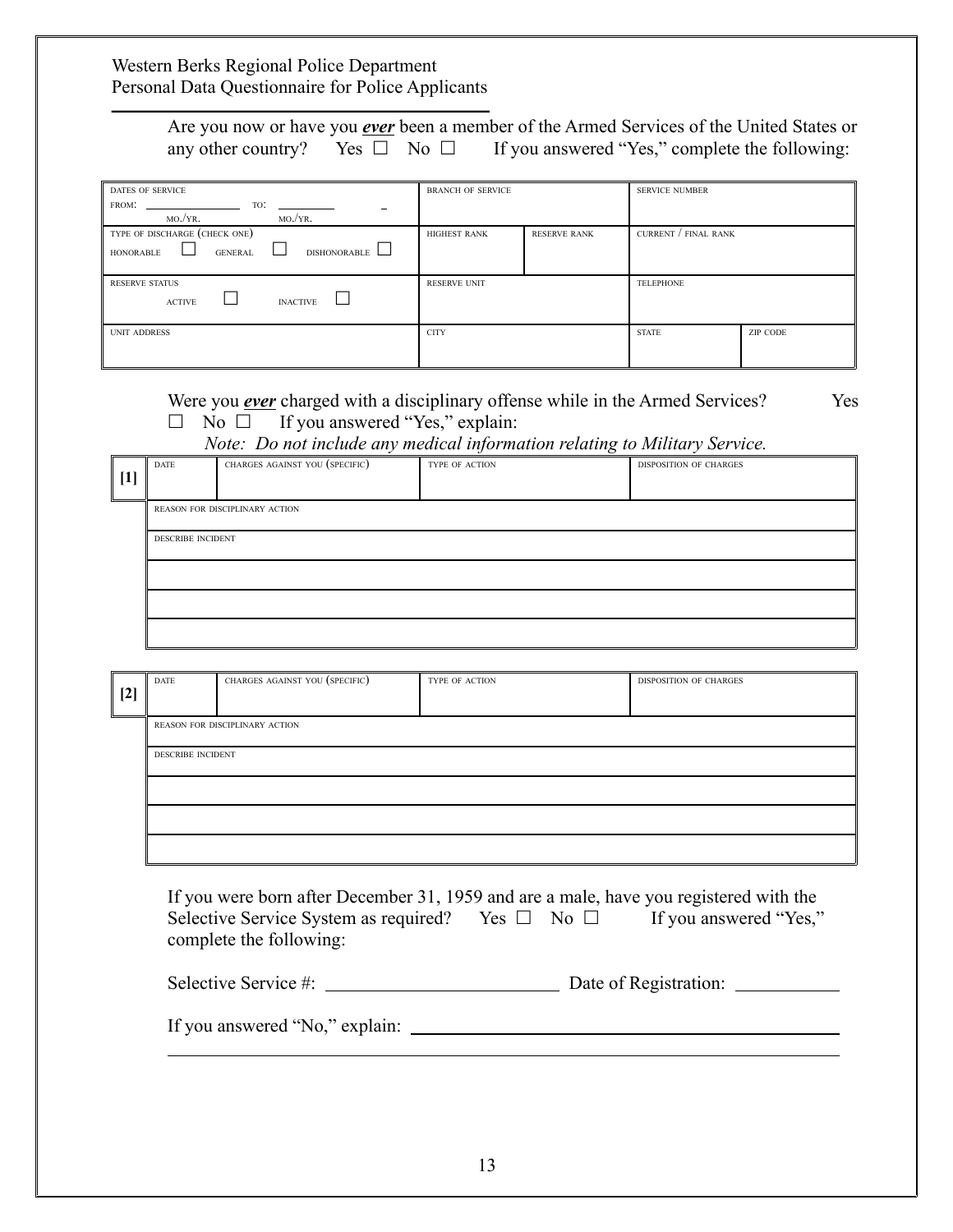## **VI FINANCIAL STATUS**

Check the appropriate block regarding your principal residence:

- (a) Are you renting? Yes  $\Box$  No  $\Box$
- (b) Are you buying? Yes  $\Box$  No  $\Box$
- (c) Are you boarding? Yes  $\Box$  No  $\Box$

If you answered "Yes," complete the following:

| AMOUNT OF MONTHLY PAYMENT | TO WHOM MONTHLY PAYMENT IS PAYABLE |
|---------------------------|------------------------------------|
|                           | NAME:                              |
|                           | <b>ADDRESS:</b>                    |

Were you *ever* evicted from, or left prior to being evicted from, any location in which you resided? Yes  $\Box$  No  $\Box$  If you answered "Yes," list from what location and the reasons for eviction:

Are you presently behind on any unpaid bills, including utility bills, credit cards, student loans and/or bank/credit union loans, by more than three (3) months? Yes  $\Box$  No  $\Box$ 

|     | <b>NAME OF CREDITOR</b> | <b>AMOUNT OWED</b> | <b>HOW MANY MONTHS</b> |
|-----|-------------------------|--------------------|------------------------|
|     |                         |                    |                        |
| [2] |                         |                    |                        |
| [3] |                         |                    |                        |
| [4] |                         |                    |                        |
| [5] |                         |                    |                        |

Have you <u>ever</u> filed a petition for bankruptcy? Yes  $\Box$  No  $\Box$  If you answered "Yes," explain: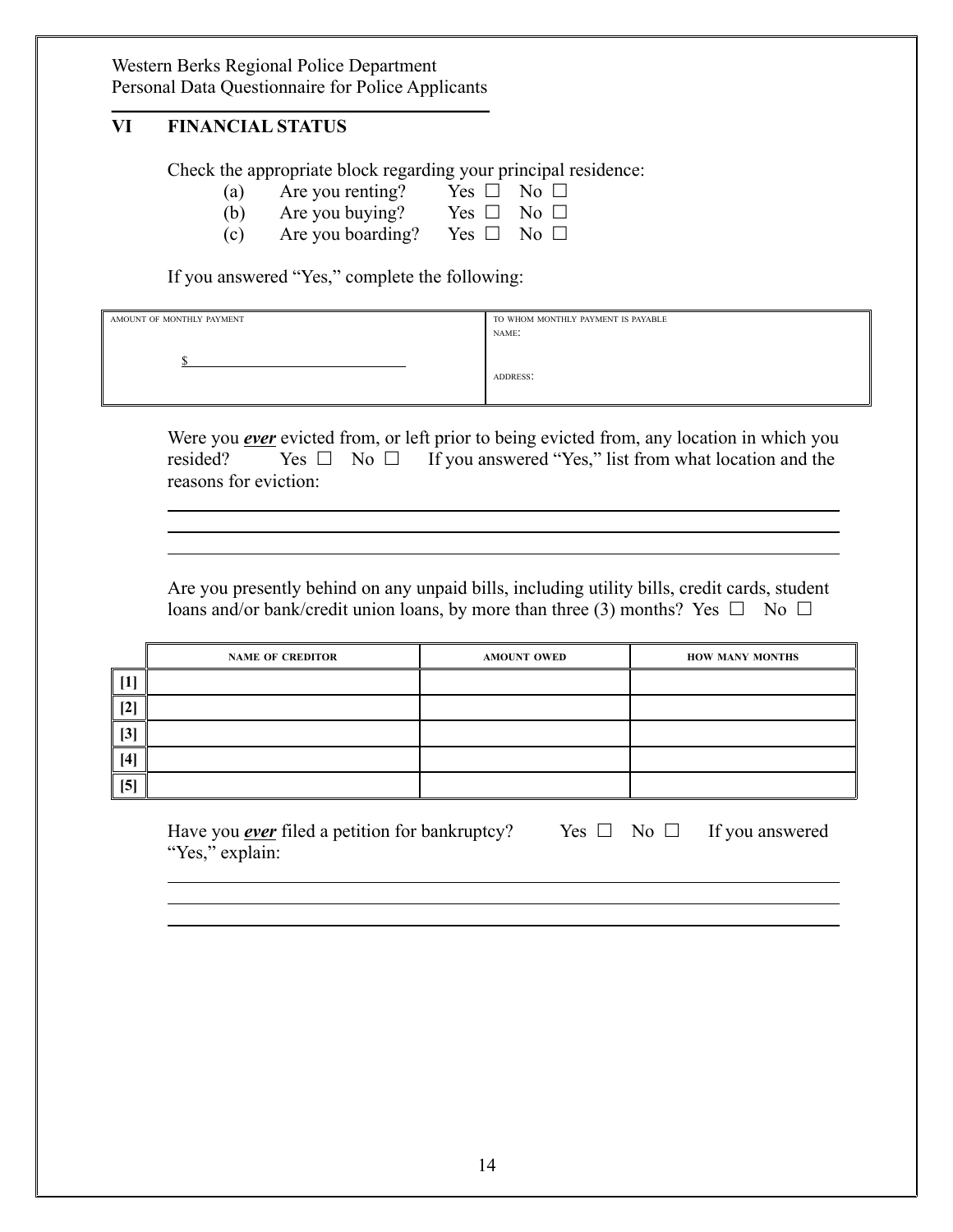### **VII DRIVER'S RECORD**

Do you possess a valid Pennsylvania driver's license? Yes  $\Box$  No  $\Box$ If you answered "Yes," complete the following:

| <b>OPERATOR NUMBER</b> | <b>CLASS</b> | <b>RESTRICTIONS</b>              |  |
|------------------------|--------------|----------------------------------|--|
| <b>DATE VALIDATED</b>  |              | DATE OF EXPIRATION               |  |
| ADDRESS ON LICENSE     |              | <b>REASON FOR HAVING LICENSE</b> |  |

Do you currently possess, or have you ever possessed, a driver's license from any other state<br>or location, including military license? Yes  $\Box$  No  $\Box$  If you answered "Yes." or location, including military license? Yes  $\Box$  No  $\Box$  If you answered "Yes," complete the following:

| <b>OPERATOR NUMBER</b>                |  | <b>CLASS</b> | <b>RESTRICTIONS</b>              |
|---------------------------------------|--|--------------|----------------------------------|
| <b>STATE</b><br><b>DATE VALIDATED</b> |  |              | DATE OF EXPIRATION               |
| ADDRESS ON LICENSE                    |  |              | <b>REASON FOR HAVING LICENSE</b> |

Has your driver's license ever been suspended or revoked?

(a) Pennsylvania license? Yes  $\Box$  How many times? No  $\Box$ 

|  | $\Box$ How many times? |  |
|--|------------------------|--|
|--|------------------------|--|

(b) License from other state/location? Yes  $\Box$  How many times?  $\Box$  No  $\Box$ If you answered "Yes," complete the following:

| STATE / LOCATION                   | DATE OF SUSPENSION / REVOCATION | DATE OF REINSTATEMENT |
|------------------------------------|---------------------------------|-----------------------|
| REASON FOR SUSPENSION / REVOCATION |                                 |                       |

Do you own or lease a motor vehicle?

| (a) Own   | Yes $\Box$ No $\Box$ |  |
|-----------|----------------------|--|
| (b) Lease | Yes $\Box$ No $\Box$ |  |

If you answered "Yes," complete the following:

| r 1 1 | OWN                      | LEASE<br>- | <b>YEAR</b> |                           | <b>MAKE</b> | <b>MODEL</b>             |
|-------|--------------------------|------------|-------------|---------------------------|-------------|--------------------------|
|       | <b>STATE</b>             |            |             | LICENSE PLATE #           |             | VEHICLE SERIAL $#$ (VIN) |
|       | <b>INSURANCE COMPANY</b> |            |             |                           |             |                          |
|       | <b>INSURANCE AGENT</b>   |            |             | <b>INSURANCE POLICY #</b> |             |                          |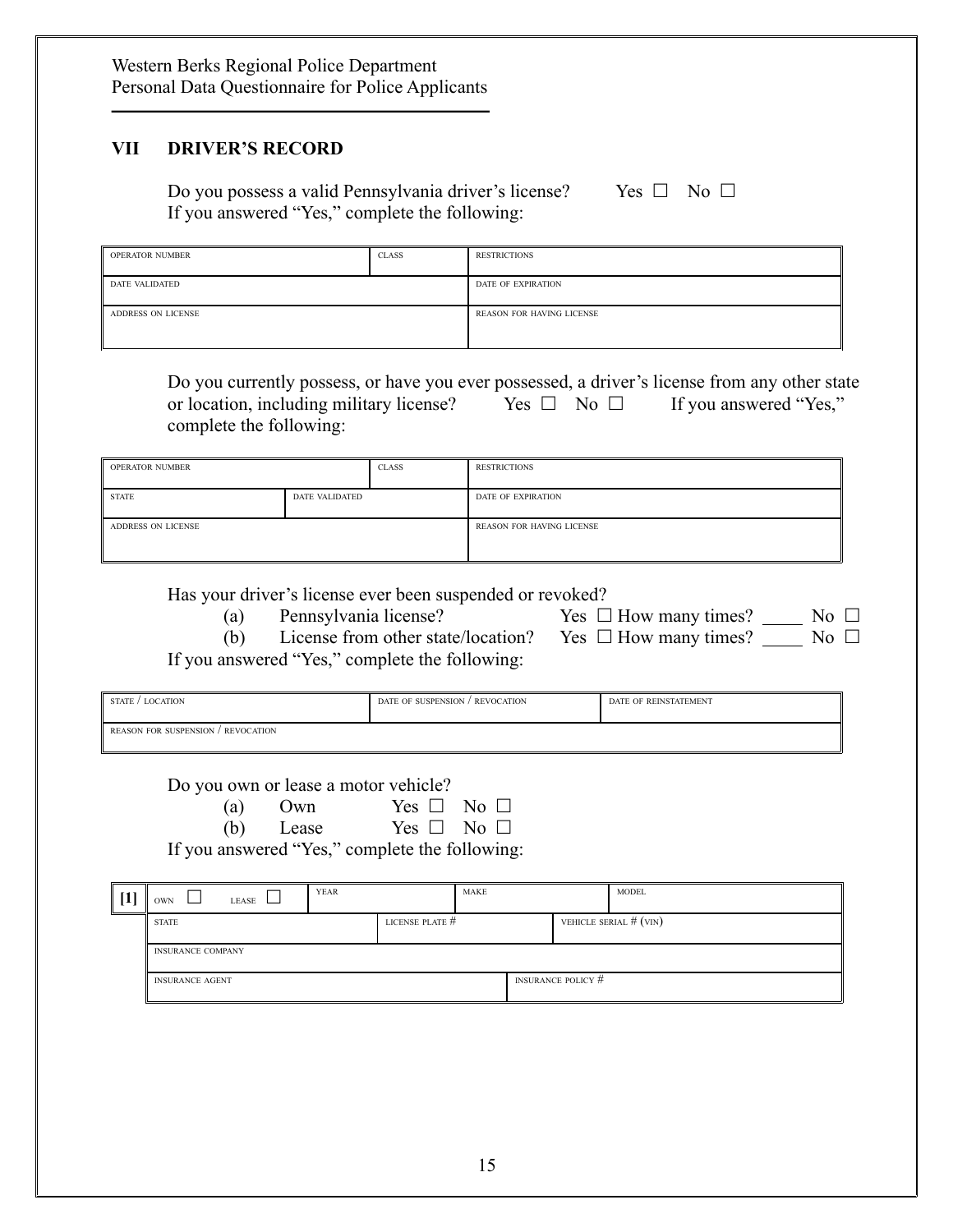| [2]   | <b>OWN</b>               | LEASE | <b>YEAR</b> |                           | <b>MAKE</b> |  | <b>MODEL</b>             |
|-------|--------------------------|-------|-------------|---------------------------|-------------|--|--------------------------|
|       | <b>STATE</b>             |       |             | LICENSE PLATE #           |             |  | VEHICLE SERIAL $#$ (VIN) |
|       | <b>INSURANCE COMPANY</b> |       |             |                           |             |  |                          |
|       | <b>INSURANCE AGENT</b>   |       |             | <b>INSURANCE POLICY #</b> |             |  |                          |
|       |                          |       |             |                           |             |  |                          |
| $[3]$ | <b>OWN</b>               | LEASE | <b>YEAR</b> |                           | <b>MAKE</b> |  | <b>MODEL</b>             |
|       | <b>STATE</b>             |       |             | LICENSE PLATE #           |             |  | VEHICLE SERIAL $#$ (VIN) |

| <b>INSURANCE COMPANY</b> |  |                    |  |
|--------------------------|--|--------------------|--|
|                          |  |                    |  |
| <b>INSURANCE AGENT</b>   |  | INSURANCE POLICY # |  |
|                          |  |                    |  |

If you own or lease vehicles which are not insured, explain:

Have you received any traffic tickets, other than parking tickets, during the past five (5) years in Pennsylvania or any other location? Yes  $\Box$  No  $\Box$  If you answered "Yes," complete the following:

| <b>DATES</b> | LOCATION | <b>VIOLATION</b> | POINTS ASSESSED | <b>DATES SUSPENDED</b> |
|--------------|----------|------------------|-----------------|------------------------|
|              |          |                  |                 |                        |
|              |          |                  |                 |                        |
|              |          |                  |                 |                        |
|              |          |                  |                 |                        |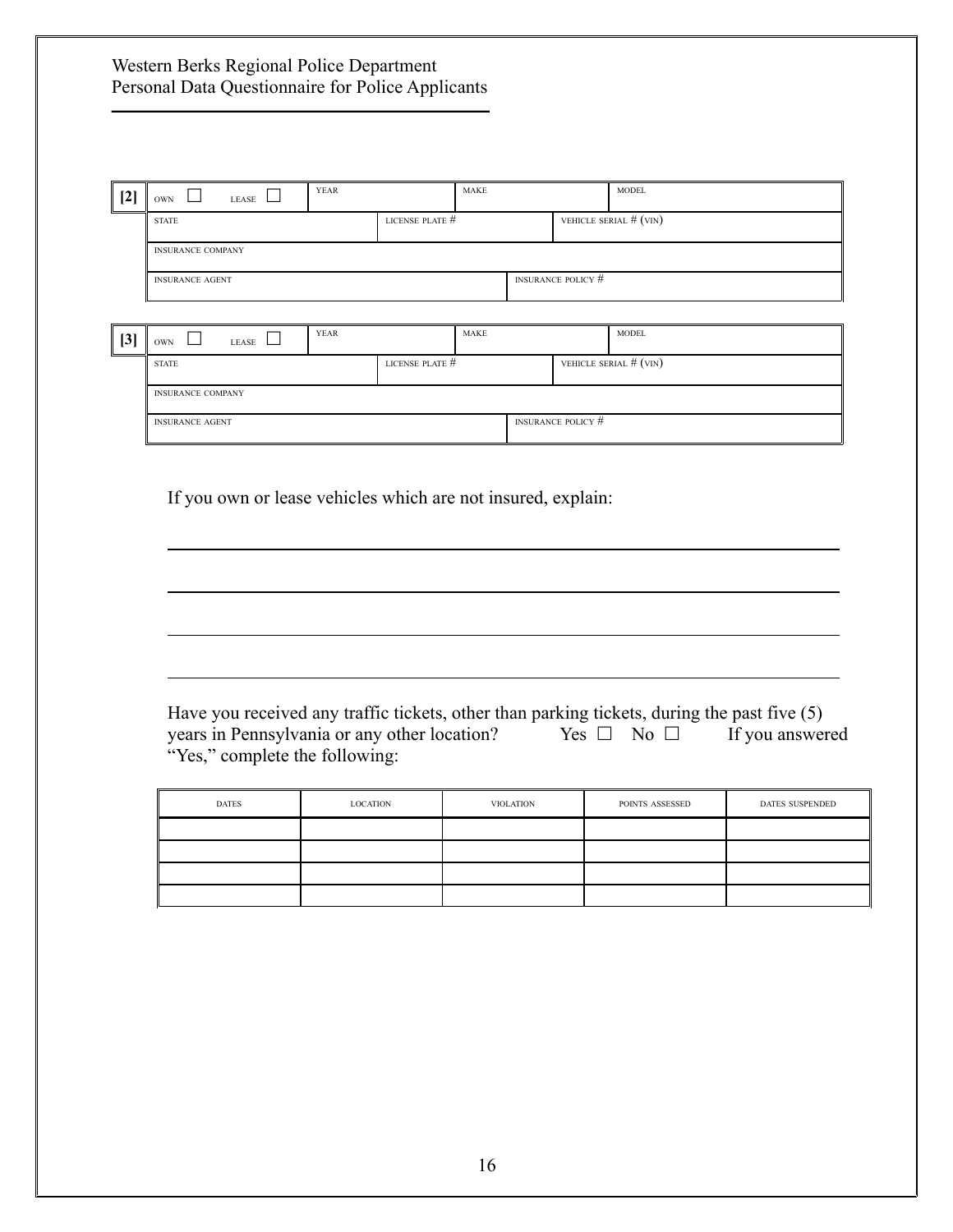#### **VIII FIREARMS AND PERMITS**

Do you now own or have you *ever* owned, purchased or possessed any firearms or weapons (DO NOT include government owned firearms/weapons used during your military service)?<br>
Yes  $\square$  No  $\square$  If you answered "Yes," complete the following: If you answered "Yes," complete the following:

| $[1]$ |                                                                                |                                     |              |                |                                                                            |                            |                       |
|-------|--------------------------------------------------------------------------------|-------------------------------------|--------------|----------------|----------------------------------------------------------------------------|----------------------------|-----------------------|
|       | TYPE OF WEAPON                                                                 | MANUFACTURER                        | <b>MODEL</b> |                | <b>CALIBER</b>                                                             | <b>SERIAL NUMBER</b>       |                       |
|       | DATE POSSESSED<br>FROM: $\qquad \qquad \text{TO:}$                             | <b>PURCHASED FROM</b>               |              | <b>ADDRESS</b> |                                                                            |                            | <b>DATE PURCHASED</b> |
|       | REASON FOR OWNING OR POSSESSING THE FIREARM(S) / $\overline{\text{WEAPON}}(S)$ |                                     |              |                |                                                                            |                            |                       |
|       |                                                                                |                                     |              |                |                                                                            |                            |                       |
| $[2]$ | TYPE OF WEAPON                                                                 | <b>MANUFACTURER</b>                 | <b>MODEL</b> |                | <b>CALIBER</b>                                                             | <b>SERIAL NUMBER</b>       |                       |
|       | DATE POSSESSED<br>FROM: $\qquad \qquad \qquad \text{TO:}$                      | PURCHASED FROM                      |              | <b>ADDRESS</b> |                                                                            |                            | <b>DATE PURCHASED</b> |
|       | REASON FOR OWNING OR POSSESSING THE FIREARM $(s)$ / WEAPON $(s)$               |                                     |              |                |                                                                            |                            |                       |
|       |                                                                                |                                     |              |                |                                                                            |                            |                       |
| [3]   | TYPE OF WEAPON                                                                 | MANUFACTURER                        | MODEL        |                | <b>CALIBER</b>                                                             | <b>SERIAL NUMBER</b>       |                       |
|       | DATE POSSESSED<br>FROM: $\qquad \qquad \qquad$ TO: $\qquad \qquad$             | PURCHASED FROM                      |              | <b>ADDRESS</b> |                                                                            |                            | <b>DATE PURCHASED</b> |
|       | REASON FOR OWNING OR POSSESSING THE FIREARM $(s)$ / WEAPON $(s)$               |                                     |              |                |                                                                            |                            |                       |
|       |                                                                                | Obtained Yes $\square$ No $\square$ |              |                | Have you ever obtained or applied for a permit/license to carry a firearm? |                            |                       |
|       | If you answered "Yes," complete the following:                                 | Applied Yes $\square$ No $\square$  |              |                |                                                                            |                            |                       |
| $[1]$ | LOCATION / MUNICIPALITY                                                        |                                     |              |                |                                                                            | DATE OF APPLICATION        |                       |
|       | <b>REASON FOR REQUEST</b>                                                      |                                     |              |                |                                                                            |                            |                       |
|       | <b>REJECTED</b><br><b>APPROVED</b>                                             |                                     |              |                | WAS IT <b>EVER</b> REVOKED? YES                                            | $_{\rm NO}$ $\Box$         |                       |
|       | REASON FOR REVOCATION                                                          |                                     |              |                |                                                                            |                            |                       |
| $[2]$ | $\overline{\phantom{a}}$ LOCATION / MUNICIPALITY                               |                                     |              |                |                                                                            | <b>DATE OF APPLICATION</b> |                       |
|       | <b>REASON FOR REQUEST</b>                                                      |                                     |              |                |                                                                            |                            |                       |
|       | <b>REJECTED</b><br><b>APPROVED</b>                                             |                                     |              |                | WAS IT <b>EVER</b> REVOKED? YES                                            | I.<br>NO                   |                       |
|       | REASON FOR REVOCATION                                                          |                                     |              |                |                                                                            |                            |                       |
|       |                                                                                |                                     |              |                |                                                                            |                            |                       |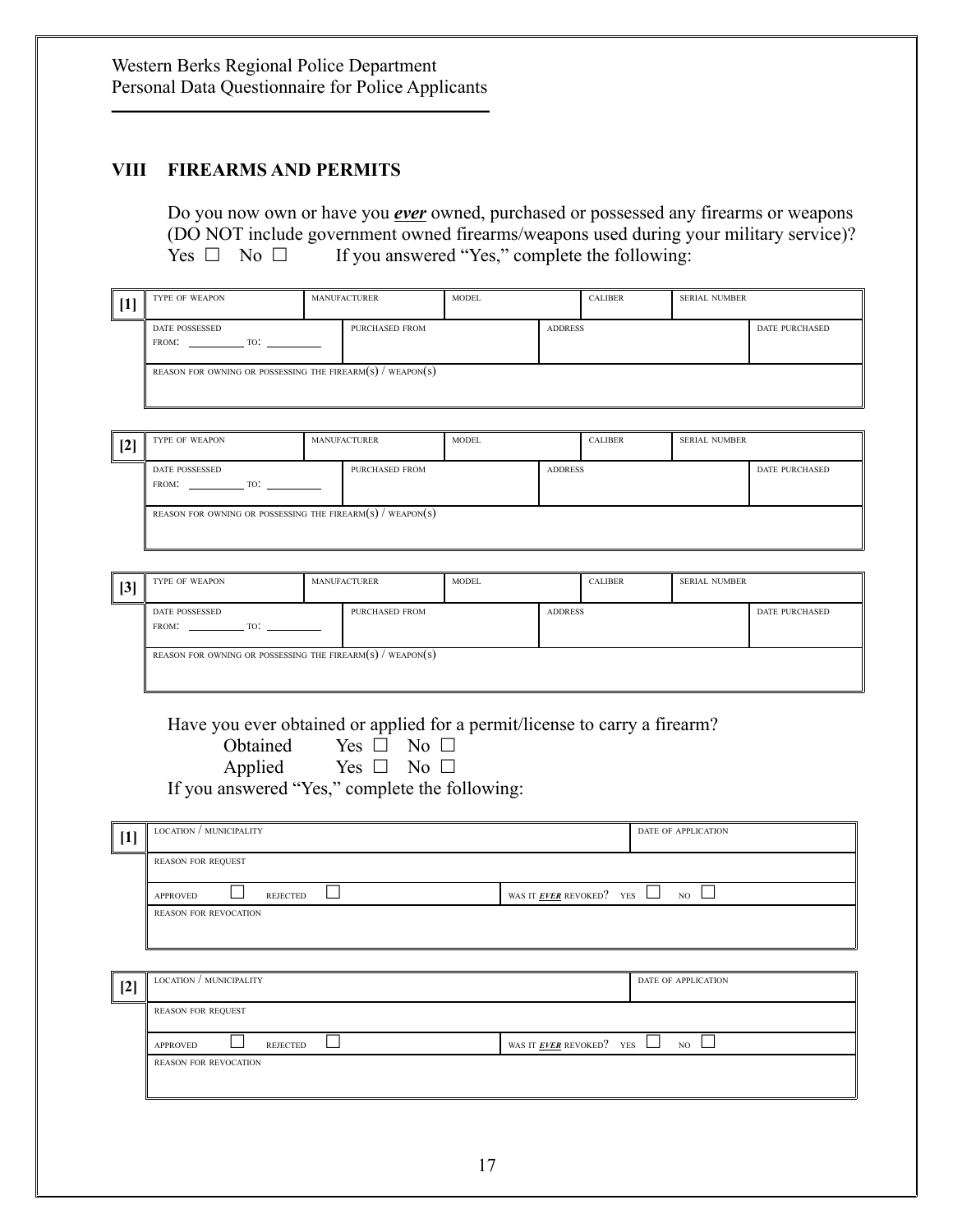# **IX ARREST RECORD**

#### **THE FOLLOWING QUESTIONS, LIKE ALL QUESTIONS IN THIS PDQ, MUST BE ANSWERED TRUTHFULLY AND COMPLETELY. REMEMBER THAT** *ANY* **OMISSION, FALSIFICATION, OR MISSTATEMENT MAY BE REASON FOR YOUR REJECTION.**

## **YOU ARE ALSO REMINDED THAT** *ALL* **STATEMENTS WILL BE INVESTIGATED THOROUGHLY.**

## **THE QUESTIONS APPLY TO JUVENILE AND ADULT, CRIMINAL, MILITARY AND TRAFFIC OFFENSES.** *ALL VERDICTS AND DISPOSITIONS MUST BE LISTED***.**

Are you now:

|     | $1.12$ , $0.4$ , $1.0$ , $1.7$ .                            |       |           |
|-----|-------------------------------------------------------------|-------|-----------|
| (1) | currently charged with any crime?                           | Yes - |           |
| (2) | currently on probation/parole of any type, including ARD or |       |           |
|     | any other pretrial diversionary program?                    | Yes - | No. LI    |
| (3) | presently free on bail, your own recognizance (ROR) or      |       |           |
|     | other conditional release?                                  | Yes - | $N_0$     |
| (4) | wanted on any outstanding warrant, including traffic        |       |           |
|     | warrants/scofflaw?                                          | Yes - | $N_0$     |
| (5) | the subject of a protection from abuse complaint?           | Yes-  | No $\Box$ |
| (6) | currently under indictment or a bill of information?        | Yes   |           |
|     |                                                             |       |           |

If you answered "Yes" to *any* part of the above, complete the following:

| QUESTION      | CHARGE | NEXT COURT DATE $\overline{\&}$ | AMOUNT OF | <b>JUDGE</b> |                | <b>PROBATION</b> / PAROLE |
|---------------|--------|---------------------------------|-----------|--------------|----------------|---------------------------|
| <b>NUMBER</b> |        | LOCATION                        | BAIL      |              | <b>OFFICER</b> | <b>EXPIRATION</b>         |
|               |        |                                 |           |              |                |                           |
|               |        |                                 |           |              |                |                           |
|               |        |                                 |           |              |                |                           |
|               |        |                                 |           |              |                |                           |
|               |        |                                 |           |              |                |                           |

As an adult or juvenile have you ever:

| (1) | been interviewed or questioned by any law enforcement agency? Yes $\square$ No $\square$ |  |  |  |  |
|-----|------------------------------------------------------------------------------------------|--|--|--|--|
|-----|------------------------------------------------------------------------------------------|--|--|--|--|

- (2) been placed under arrest for any reason? Yes  $\Box$  No  $\Box$
- (3) been convicted of any crime? Yes  $\Box$  No  $\Box$
- (4) been placed on probation or parole of any kind including ARD or any pretrial probation program?  $Y_6$

| (4) | been placed on probation or parole of any kind including ARD |                      |  |
|-----|--------------------------------------------------------------|----------------------|--|
|     | or any pretrial probation program?                           | Yes $\Box$ No $\Box$ |  |
| (5) | had to pay any fine?                                         | Yes $\Box$ No $\Box$ |  |

18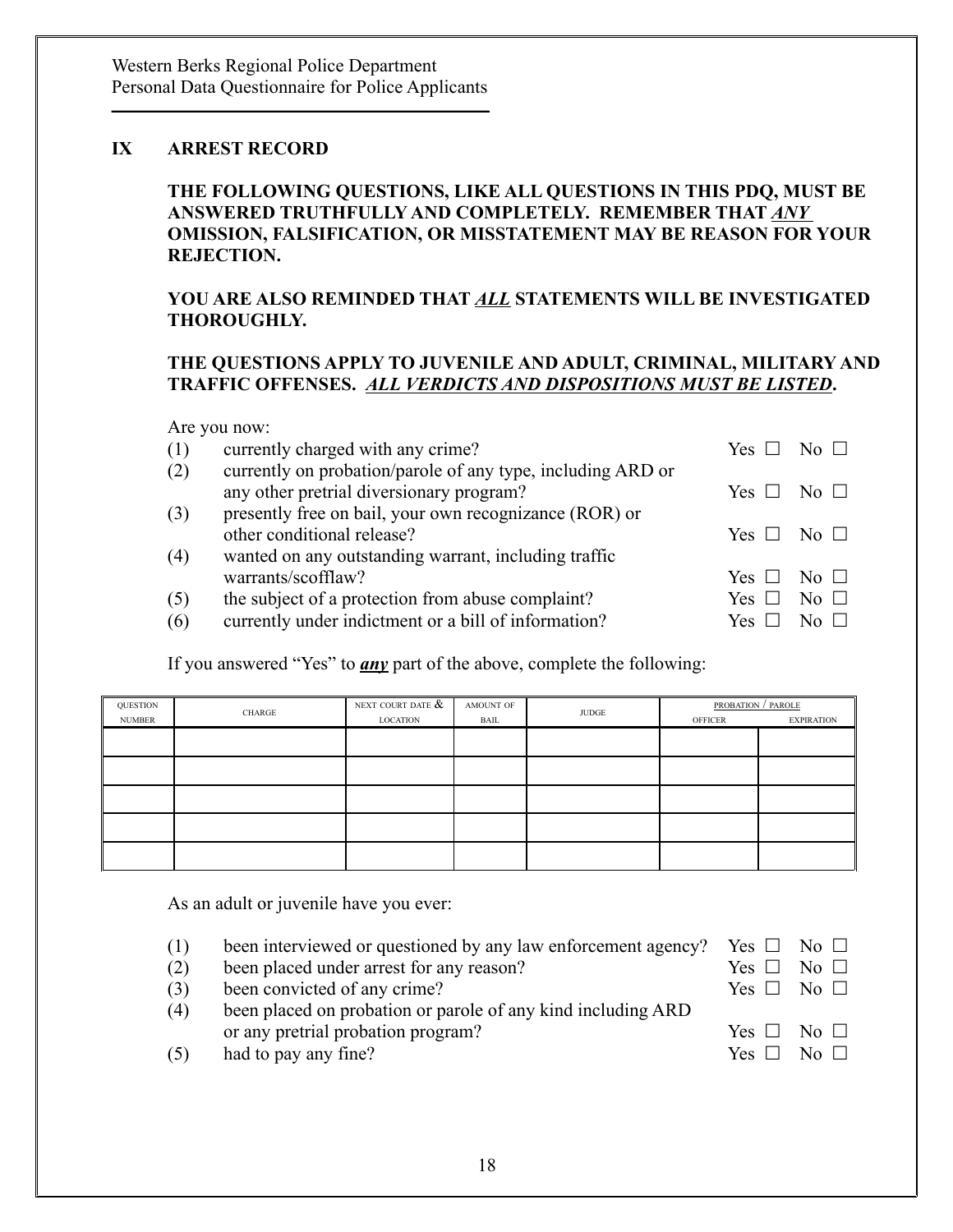| (6)  | had to pay any civil judgment, restitution, damages or other relief? Yes |            | No.               |
|------|--------------------------------------------------------------------------|------------|-------------------|
| (7)  | had to pay any court cost?                                               | Yes        | No.               |
| (8)  | had to post any bail?                                                    | Yes        | N <sub>0</sub>    |
| (9)  | lost or forfeited any posted bail?                                       | Yes        | No.               |
| (10) | been a defendant in any criminal case?                                   | Yes:       | No $\Box$         |
| (11) | been questioned or interrogated about any crime or                       |            |                   |
|      | criminal activity?                                                       | Yes 1      | $\rm No \ \sqcup$ |
| (12) | lived with anyone who was involved in criminal activity                  |            |                   |
|      | including drug use?                                                      | Yes.       | No.               |
| (13) | received a subpoena to appear in any criminal or civil case?             | Yes        | No $\Box$         |
| (14) | had police come to your residence to investigate a crime                 |            |                   |
|      | or criminal activity?                                                    | Yes        | No $\Box$         |
| (15) | been the subject of a protection from abuse order?                       | Yes        | No $\Box$         |
| (16) | been the subject of a private criminal complaint?                        | <b>Yes</b> | No $\Box$         |
| (17) | been a character witness in any criminal proceeding?                     | Yes.       | No $\Box$         |
| (18) | been the subject of an investigation by any social service               |            |                   |
|      | or governmental agency for child abuse or child neglect?                 | Yes:       | No $\Box$         |
| (19) | been the subject of an investigation by any social service               |            |                   |
|      | or governmental agency for spousal abuse?                                | Yes.       | No.               |
|      |                                                                          |            |                   |

If you answered "Yes" to *any* part of the above, complete the following: *Remember to give truthful answers and not to omit or misstate anything.*

| [1] | QUESTION<br><b>NUMBER</b> | DATE | <b>LOCATION</b> |                 |
|-----|---------------------------|------|-----------------|-----------------|
|     | CHARGES                   |      | PLEA/VERDICT    | <b>SENTENCE</b> |
|     | EXPLAIN/DESCRIBE          |      |                 |                 |
|     |                           |      |                 |                 |
|     |                           |      |                 |                 |

| <b>QUESTION</b><br><b>LOCATION</b><br>DATE |                  |  |              |                 |
|--------------------------------------------|------------------|--|--------------|-----------------|
| $[2]$                                      | <b>NUMBER</b>    |  |              |                 |
|                                            | <b>CHARGES</b>   |  | PLEA/VERDICT | <b>SENTENCE</b> |
|                                            |                  |  |              |                 |
|                                            | EXPLAIN/DESCRIBE |  |              |                 |
|                                            |                  |  |              |                 |
|                                            |                  |  |              |                 |
|                                            |                  |  |              |                 |
|                                            |                  |  |              |                 |
|                                            |                  |  |              |                 |
|                                            |                  |  |              |                 |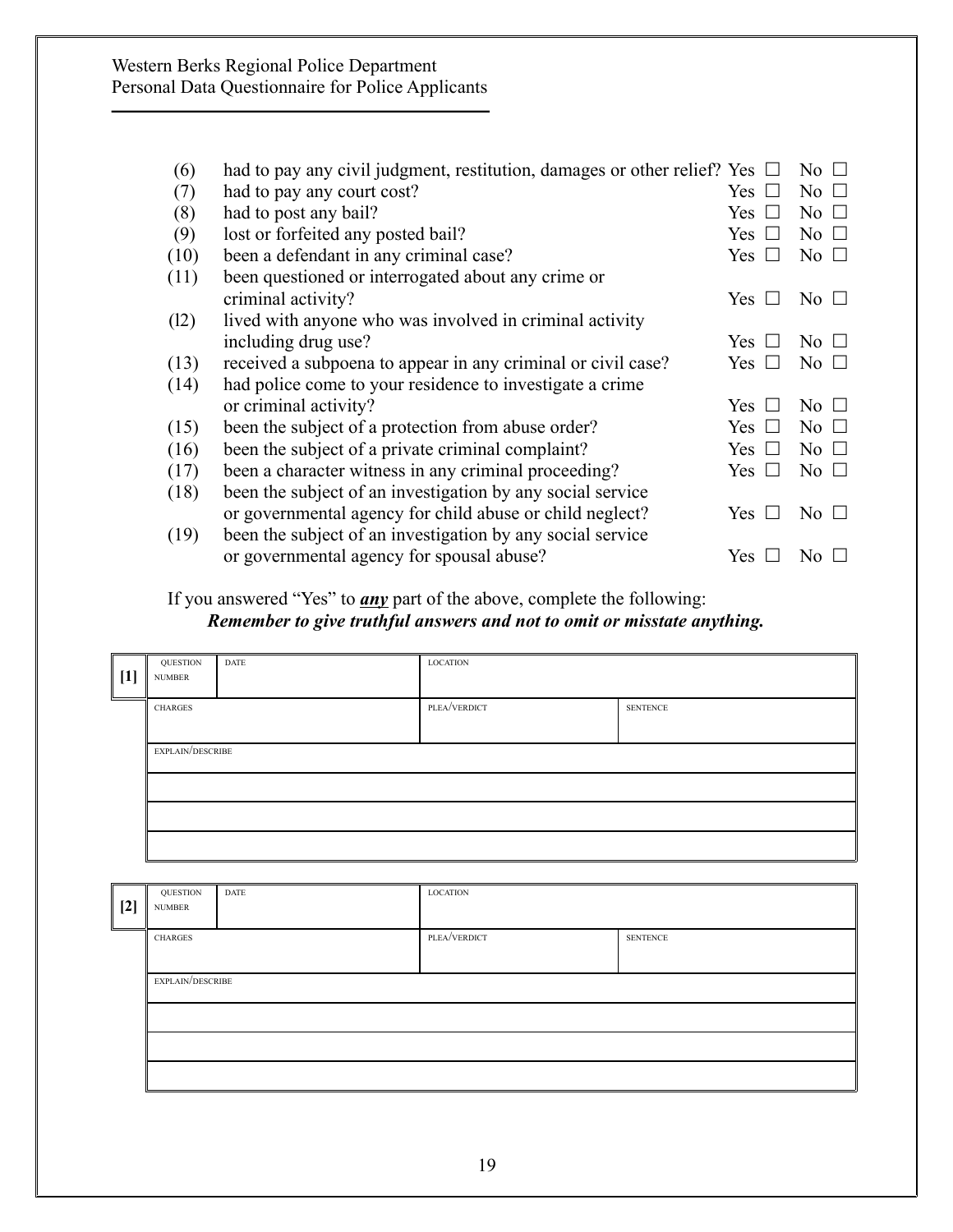# **X NARCOTICS / CONTROLLED SUBSTANCE USE**

Have you ever **USED, POSSESSED, SOLD / GIVEN, CHIPPED-IN / PURCHASED** any of the following drugs:

| (1)  | Amphetamine                                                       | Yes $\Box$    | No $\Box$    |
|------|-------------------------------------------------------------------|---------------|--------------|
| (2)  | Biphetamine                                                       | Yes $\Box$    | No $\Box$    |
| (3)  | Cocaine                                                           | Yes $\Box$    | No $\Box$    |
| (4)  | Crack                                                             | Yes $\Box$    | No $\Box$    |
| (5)  | Diet pills used for other than prescribed use                     | Yes $\Box$    | No $\Box$    |
| (6)  | Dilaudid                                                          | Yes $\Box$    | No $\square$ |
| (7)  | Downers                                                           | Yes $\Box$    | No $\Box$    |
| (8)  | Ecstacy/XTC                                                       | Yes $\Box$    | No $\Box$    |
| (9)  | Hashish                                                           | Yes $\Box$    | No $\square$ |
| (10) | Heroin                                                            | Yes $\Box$    | No $\square$ |
| (11) | Inhalants, solvents, glue or any other substance in which you     |               |              |
|      | inhaled to get "high"                                             | Yes $\Box$    | No $\square$ |
| (12) | SD (acid)                                                         | Yes $\square$ | No $\square$ |
| (13) | Marijuana within the last six $(6)$ months                        | Yes $\Box$    | No $\square$ |
| (14) | Marijuana excluding the last six (6) months                       | Yes $\Box$    | No $\square$ |
| (15) | Mescaline                                                         | Yes $\Box$    | No $\Box$    |
| (16) | Methamphetamine                                                   | Yes $\square$ | No $\Box$    |
| (17) | Peyote                                                            | Yes $\Box$    | No $\Box$    |
| (18) | Phencyclidine (PCP, "angel dust")                                 | Yes $\Box$    | No $\Box$    |
| (19) | Preludin                                                          | Yes $\Box$    | No $\Box$    |
| (20) | Prescription drugs belonging to yourself or others used for other |               |              |
|      | than prescribed use                                               | Yes $\square$ | No $\square$ |
| (21) | Psilocybin ("mushrooms")                                          | Yes $\Box$    | No $\Box$    |
| (22) | Quaalude ("lude")                                                 | Yes $\Box$    | No $\Box$    |
| (23) | Speed                                                             | Yes $\Box$    | No $\Box$    |
| (24) | Steroids                                                          | Yes $\Box$    | No $\Box$    |
| (25) | Talwin / PBZ                                                      | Yes $\Box$    | No $\Box$    |
| (26) | <b>THC</b>                                                        | Yes $\Box$    | No $\square$ |
| (27) | Tranquilizers                                                     | Yes $\Box$    | No $\square$ |
| (28) | <b>Uppers</b>                                                     | Yes $\Box$    | No $\Box$    |
| (29) | Valium                                                            | Yes $\Box$    | No $\Box$    |
| (30) | Xanax                                                             | Yes $\Box$    | No $\Box$    |
| (31) | Any other narcotic or illegal drug not mentioned above            | Yes $\Box$    | No $\Box$    |
|      |                                                                   |               |              |

# If you answered "Yes" for *any* of the drugs listed above, complete the following for each:

| DRUG<br><b>NUMBER</b> | USED / POSSESSED / GAVE / PURCHASED / SOLE | DATE S | DRUG TYPE | <b>NUMBER OF TIMES</b> | <b>LAST DATE</b> |
|-----------------------|--------------------------------------------|--------|-----------|------------------------|------------------|
|                       |                                            |        |           |                        |                  |
|                       |                                            |        |           |                        |                  |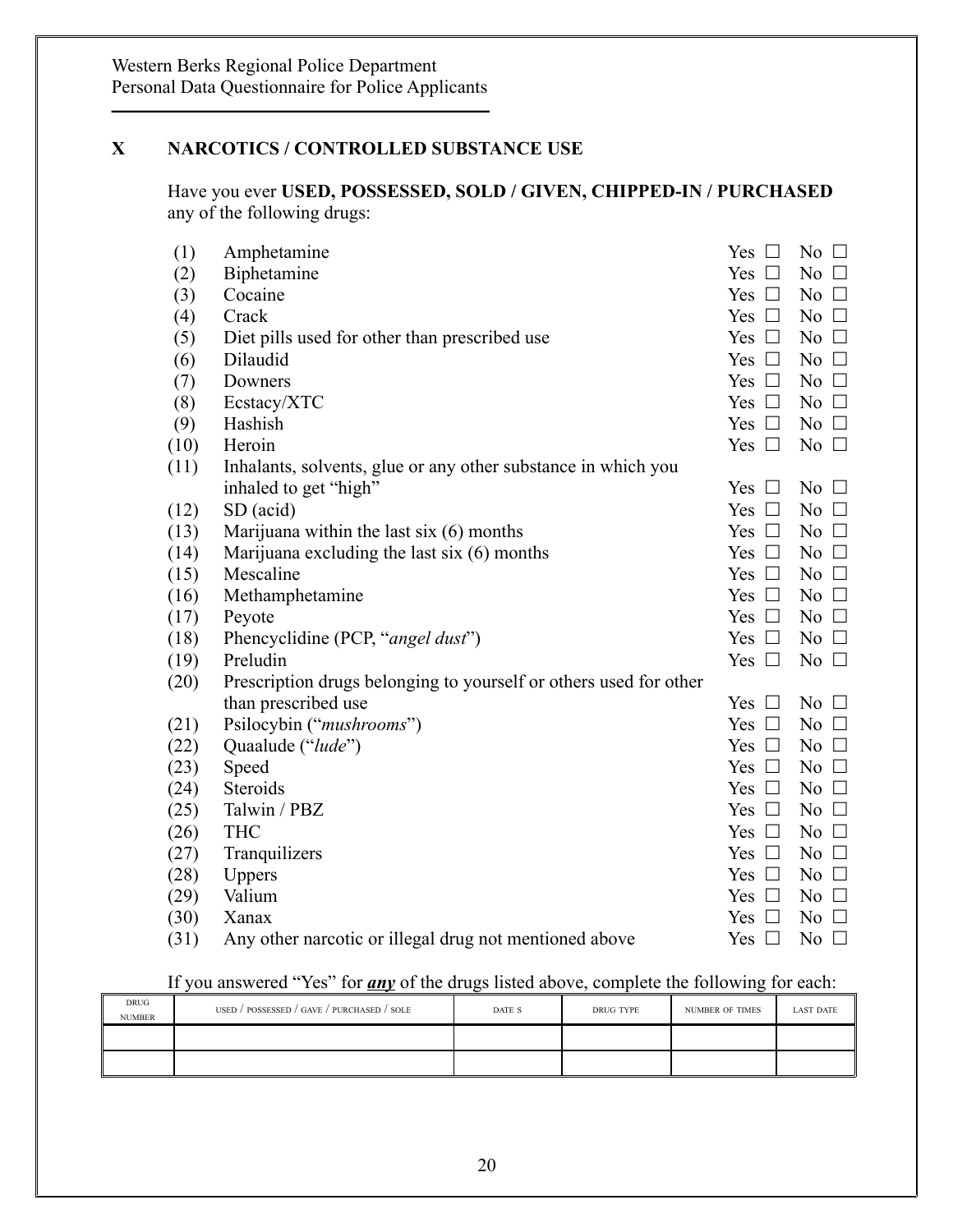# **XI MISCELLANEOUS**

Have you ever been a member of any organization advocating:

| the violent overthrow of the government of the |                      |  |  |
|------------------------------------------------|----------------------|--|--|
| United States of America?                      | Yes $\Box$ No $\Box$ |  |  |

(2) a bias/hatred of individuals due to their race, ethnicity, gender, age, disability, sexual orientation or religious beliefs? Yes  $\Box$  No  $\Box$ 

If you answered "Yes", list organizations below:

|                 |                     | <b>MEMBERSHIP DATES</b> |           |                          |  |
|-----------------|---------------------|-------------------------|-----------|--------------------------|--|
|                 | <b>ORGANIZATION</b> | <b>FROM</b>             | <b>TO</b> | POSITION IN ORGANIZATION |  |
|                 |                     |                         |           |                          |  |
| $\parallel$ [2] |                     |                         |           |                          |  |
| 3               |                     |                         |           |                          |  |

If you become a police officer, is there any reason why you could not:

| (1)  | work rotating shifts?                                          | Yes            | No $\Box$    |
|------|----------------------------------------------------------------|----------------|--------------|
| (2)  | work any permanent shift such as 7 AM to 7 PM or 3 PM to       |                |              |
|      | 11 PM?                                                         | Yes            | No.          |
| (3)  | work overtime if needed?                                       | Yes            | No $\Box$    |
| (4)  | work on any day of the week or on any holiday?                 | Yes            | No $\square$ |
| (5)  | perform any particular assignment?                             | Yes<br>$\perp$ | No $\Box$    |
| (6)  | wear a uniform?                                                | Yes<br>$\perp$ | No $\Box$    |
| (7)  | carry a firearm?                                               | Yes $\Box$     | No $\Box$    |
| (8)  | use a firearm pursuant to departmental regulations including   |                |              |
|      | the use of deadly force against another person to defend your  |                |              |
|      | life or the life of another?                                   | <b>Yes</b>     | No $\Box$    |
| (9)  | testify under oath/affirmation in court?                       | Yes            | No $\Box$    |
| (10) | use physical force on another person pursuant to departmental  |                |              |
|      | regulations?                                                   | Yes            | No $\square$ |
| (11) | run for several hundred yards?                                 | Yes            | No $\Box$    |
| (12) | climb over obstacles?                                          | Yes<br>$\perp$ | No $\Box$    |
| (13) | crawl?                                                         | Yes<br>$\perp$ | No $\Box$    |
| (14) | push motor vehicles?                                           | Yes            | No $\Box$    |
| (15) | pull or carry accident, fire or crime victims?                 | Yes<br>$\perp$ | No $\Box$    |
| (16) | withstand prolonged exposure to extreme weather conditions?    | Yes            | No $\Box$    |
| (17) | with stand prolonged periods of standing and sitting?          | Yes<br>$\perp$ | No $\Box$    |
| (18) | withstand frequent exposure to extremely stressful situations? | Yes            | No.          |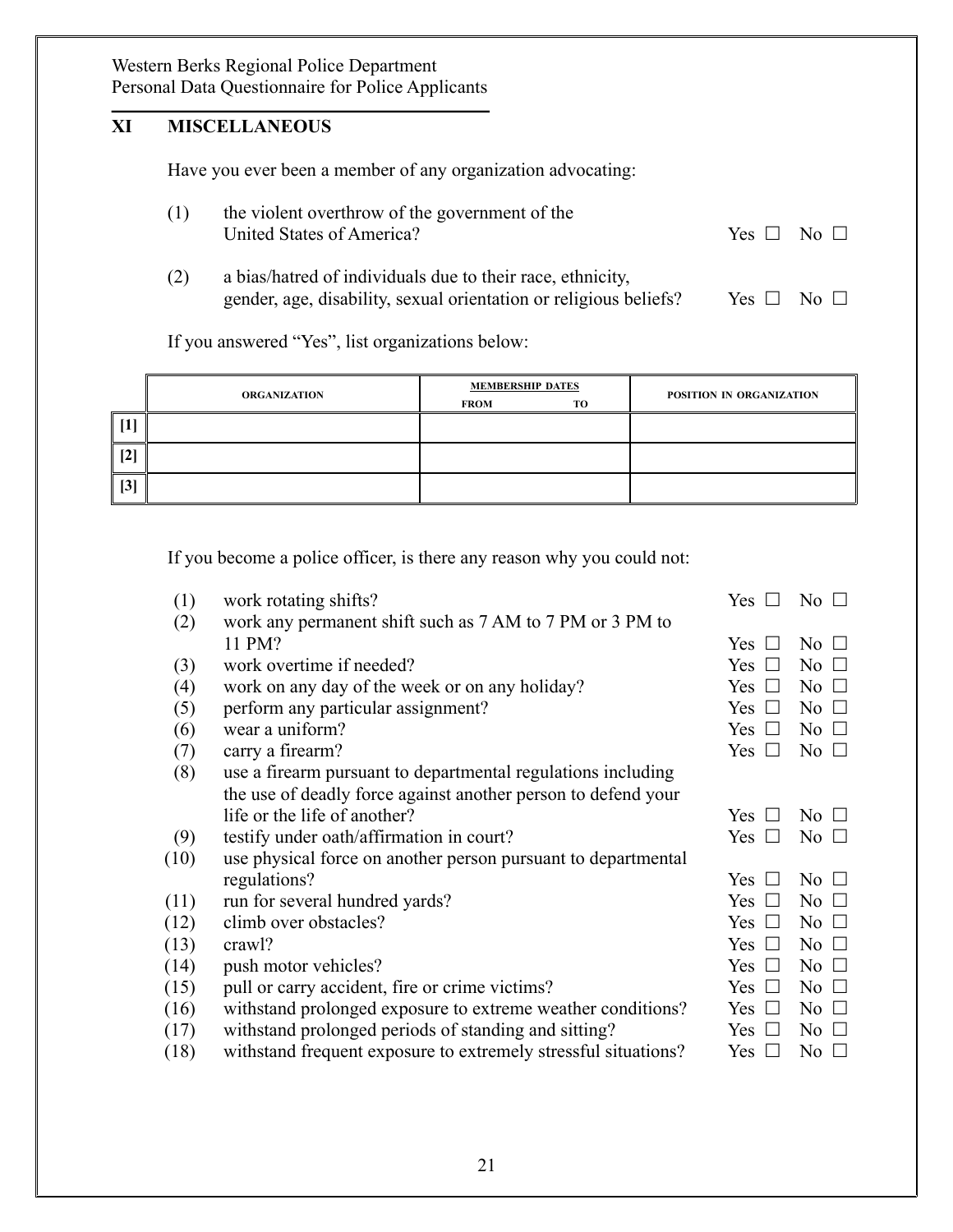| (19) | deal with domestic disputes?                                | $Yes \Box No \Box$ |                           |
|------|-------------------------------------------------------------|--------------------|---------------------------|
| (20) | deal with verbal and physical abuse (i.e., taunts, insults, |                    |                           |
|      | threats, $etc.$ )?                                          | Yes                | $\overline{N}$ $\Box$     |
| (21) | operate a motor vehicle for long periods of time?           | Yes 11             | No $\Box$                 |
| (22) | fill out written reports in a clear, concise manner?        | Yes $\Box$         | $\overline{N_{0}}$ $\Box$ |
|      |                                                             |                    |                           |

If you answered "Yes" to any part, please explain in detail: *Note: Do not include any medical information.*

| <b>QUESTION NUMBER</b> | <b>EXPLAIN/DESCRIBE BELOW</b> |
|------------------------|-------------------------------|
|                        |                               |
|                        |                               |
|                        |                               |
|                        |                               |
|                        |                               |
| <b>QUESTION NUMBER</b> | <b>EXPLAIN/DESCRIBE BELOW</b> |
|                        |                               |

| <b>QUESTION NUMBER</b> | <b>EXPLAIN/DESCRIBE BELOW</b> |
|------------------------|-------------------------------|
|                        |                               |
|                        |                               |
|                        |                               |
|                        |                               |

| <b>QUESTION NUMBER</b> | <b>EXPLAIN/DESCRIBE BELOW</b> |
|------------------------|-------------------------------|
|                        |                               |
|                        |                               |
|                        |                               |
|                        |                               |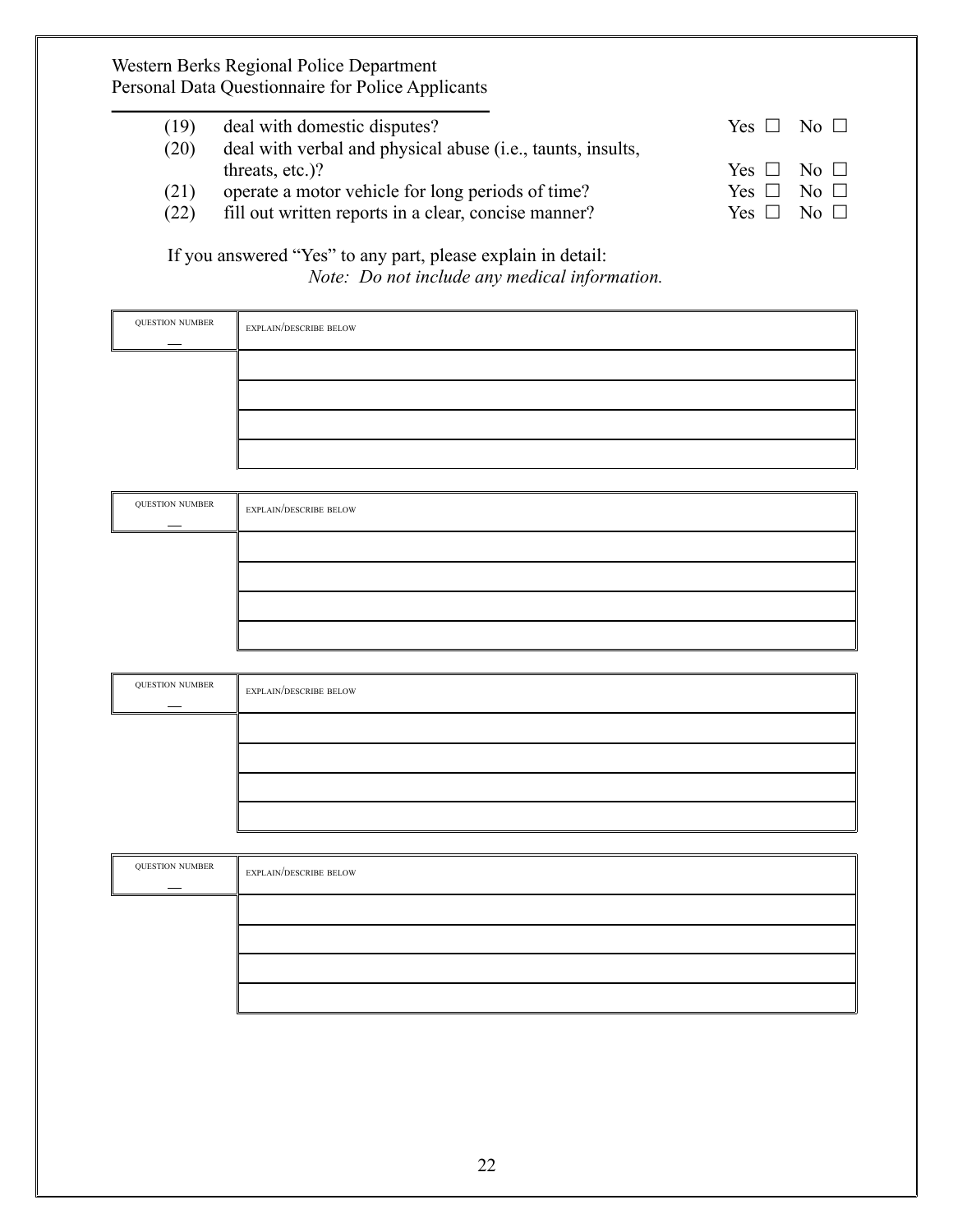Is there anything else we should know or you would like to comment on concerning your eligibility<br>for appointment to the position of Police Officer?<br>No  $\square$ for appointment to the position of Police Officer?

If you answered "Yes," please explain: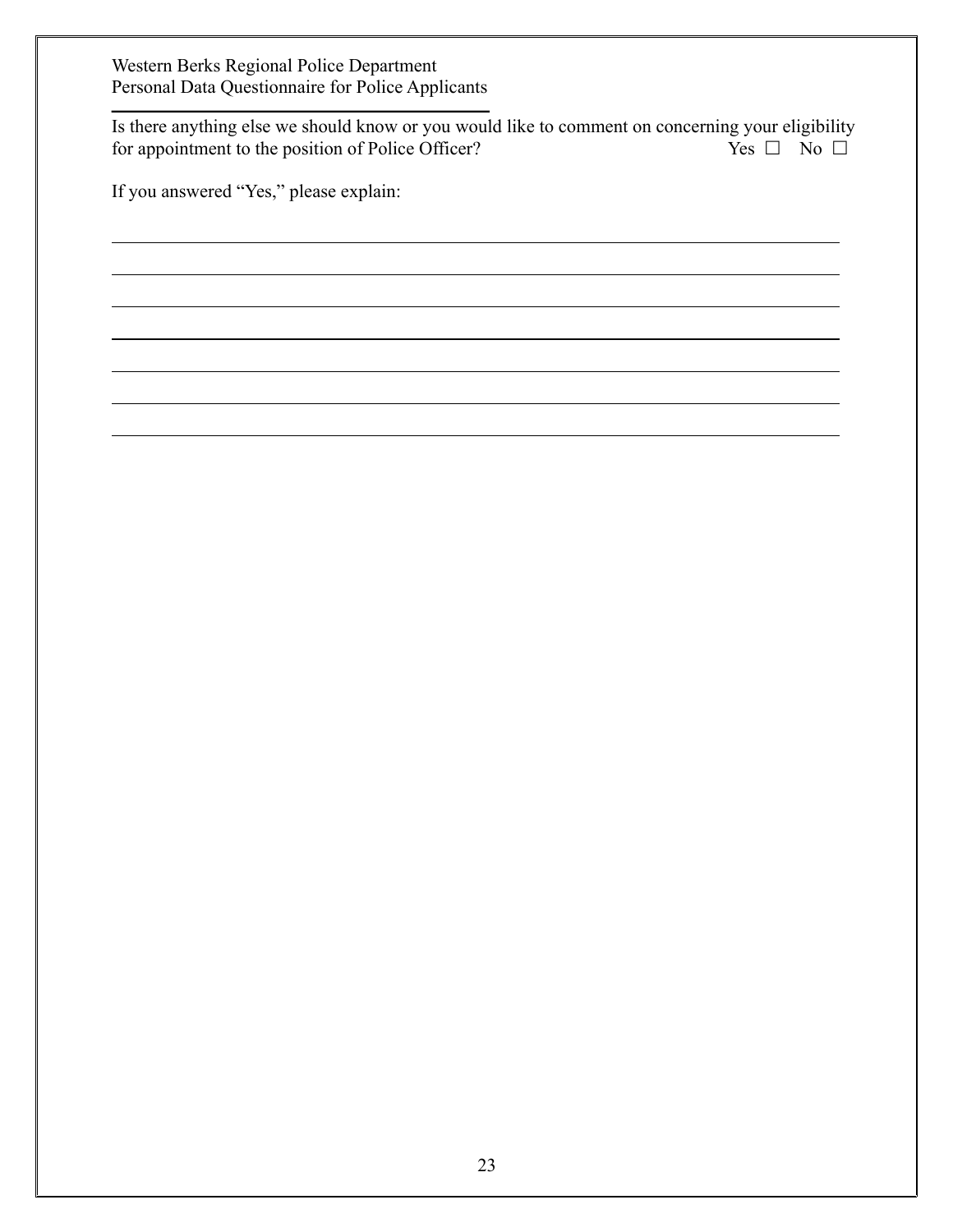#### **AUTHORIZATION AND RELEASE**

| I, $(\tau$ ame) | (SSN#)                                                                                 |               |  |
|-----------------|----------------------------------------------------------------------------------------|---------------|--|
|                 | . (state)                                                                              | , on $(data)$ |  |
|                 | having filed an application for employment with the Western Berks Regional Police      |               |  |
|                 | Department consent to have an investigation made as to my moral character professional |               |  |

Department, consent to have an investigation made as to my moral character, professional reputation and fitness for the position of Police Officer, and such information should be reported to the Western Berks Regional Police Department. I agree to give any further information that may be required in reference to my past record. I understand that I will not receive, and am not entitled to, a copy of the investigation or to know its contents, and I further understand that the contents are privileged.

I also authorize and request every person, firm, company, corporation, governmental agency, court, educational association or institution having control of any documents, records and other information pertaining to me, to furnish to the Western Berks Regional Police Department any such information, including documents, records, complaints filed against me, formal or informal, pending or closed, or any other pertinent data, and to permit the Western Berks Regional Police Department or any of its agents or representatives to inspect and make copies of such documents, records, and other information.

I specifically authorize the Western Berks Regional Police Department to obtain any information from my official record on file with the Local Board Number of the Selective Service System, located in the city of \_\_\_\_\_\_\_\_\_\_\_\_\_\_\_\_\_, state of \_\_\_\_, and hereby consent to and authorize the release of such information by the Selective Service System.

I hereby request and authorize the Department of the Army, Navy, Marines, Air Force, and/or Coast Guard to furnish to the Western Berks Regional Police Department the record of each period of my service therein, and to furnish the character of service rendered for each period. My serial number was ...

I hereby release from all liability and claims any and all persons, companies, corporations and other entities (public and private) supplying any documents, records or other information whatsoever to representatives of the Western Berks Regional Police Department and/or Western Berks Regional. This includes and is not limited to parties with whom I have entered into a written or oral agreement that contains a confidentiality clause. I further release, indemnify and hold harmless the Western Berks Regional Police Department and/or Western Berks Regional, its officials, officers, employees, agents and other representatives, from and against any and all liability of every nature and kind resulting from or arising out of furnishing or inspection of such documents, records or other information.

I have read the foregoing document and have answered all questions fully and honestly. The answers are true and complete to the best of my knowledge.